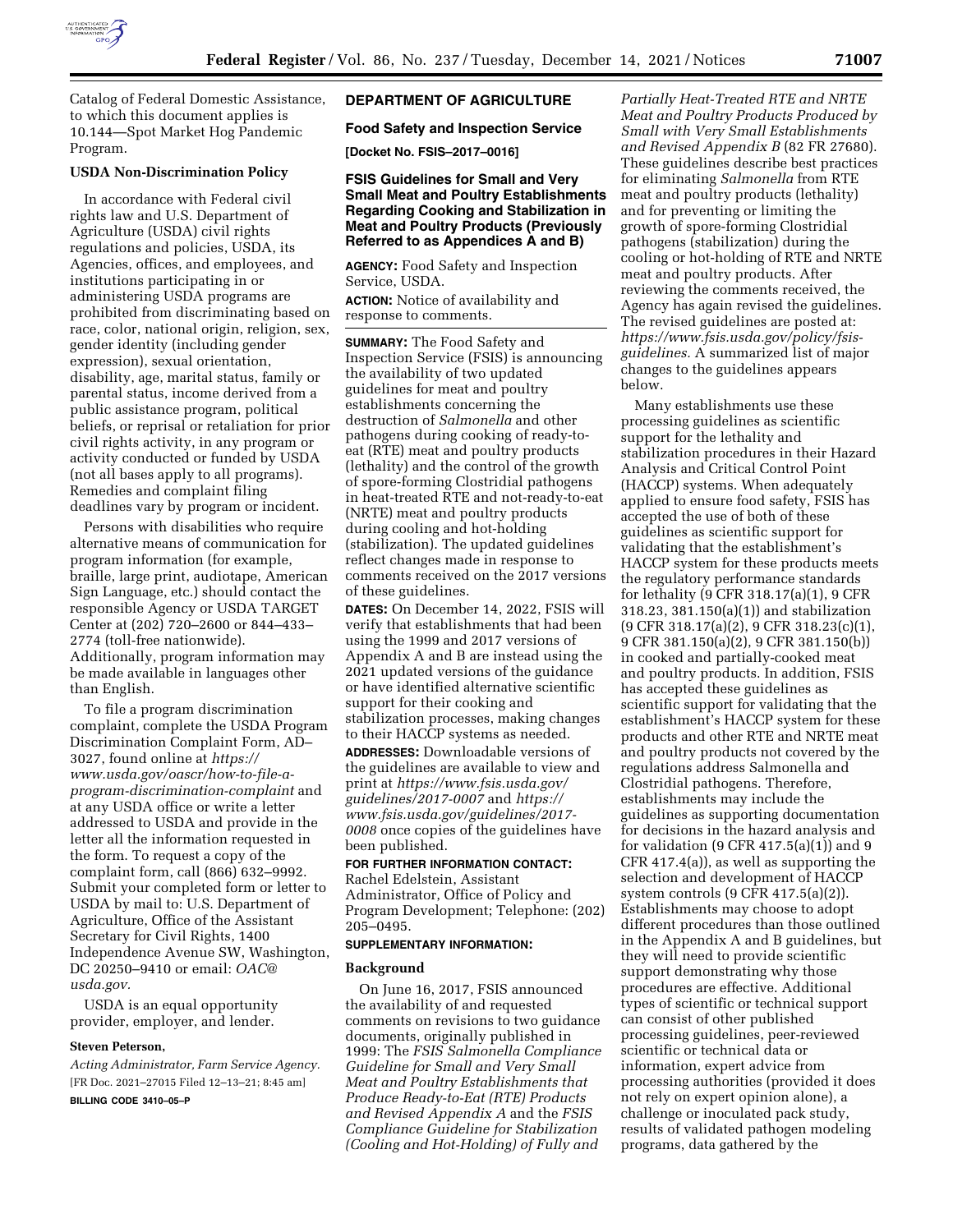establishment in-plant, or other best practice guidelines.

# *Industry Use of the 2021 Guidelines*

Although FSIS accepts the use of these guidelines as validated support to achieve adequate lethality and stabilization in certain RTE and NRTE poultry products, an establishment's use of the guidelines does not exempt it from required ongoing establishment HACCP verification activities or expanded FSIS verification or required corrective actions should it produce adulterated products. Additionally, although an establishment may use the guidelines as scientific support for their decisions in developing a HACCP system, the establishment still must meet all the regulatory HACCP requirements, including those for validation. Therefore, if they use the guidelines as scientific support, the establishment needs to follow the critical operational parameters in the guidelines applicable to the product they are producing and the process they are following.

FSIS first revised the 1999 guidelines in 2017 and has again revised them to clarify requirements, provide new options to meet the lethality and stabilization requirements, and to address gaps in the scientific knowledge or newly recognized risks. If an establishment has been using previous versions of this guidance in support of its lethality or stabilization controls, the establishment should review the revisions to the guidance and make any adjustments to its HACCP system necessary to continue producing safe meat and poultry products. Because use of the guidance is voluntary, an establishment can always opt to use alternative sources of scientific support for its lethality and stabilization controls.

As stated above, on December 14, 2022, FSIS will verify whether establishments that had been using the 1999 and 2017 versions of Appendix A and B are instead using the 2021 versions of the guidance or have identified alternative scientific support for their cooking and stabilization processes, making changes to their HACCP systems as needed. At this time, FSIS will consider the older versions of the guidance no longer adequate scientific support for HACCP systems because they are out of date. Inspection program personnel (IPP) will verify establishments are no longer using the 1999 and 2017 versions during performance of the next Hazard Analysis Verification (HAV) Task after December 14, 2022. If IPP have concerns about a technical aspect of the

documentation, an Enforcement Investigation and Analysis Officer (EIAO) may be assigned to review the scientific support. EIAOs will also verify that establishments are maintaining adequate scientific support for the design of their HACCP systems during the performance of Food Safety Assessments (FSAs). If an establishment continues to use a rescinded version of the guidance, FSIS will determine whether the establishment has additional supporting documentation that sufficiently supports its decisions concerning the controls in its HACCP system, as well as the HACCP system in operation. In some cases, an establishment may be using portions of the rescinded guidelines that have not changed that continue to be adequate for achieving lethality or stabilization in the products in question.

# *Processes Not Covered by the Guidelines and Scientific Gaps*

Many of the critical operating parameters in these guidelines were originally published as regulatory requirements in the 1980s, then removed from the regulations and revised as guidance in 1999. The original research used to support these critical operating parameters was performed for only a few processed meat and poultry products and was not designed as support for all products and processes. However, FSIS has found that establishments have been broadly applying the critical operating parameters in the guidelines to many products, beyond those they were originally designed to support.

FSIS has determined that the critical operating parameters in the guidelines should not be used as support for some products and processes, because research or outbreaks demonstrate they are insufficient to result in a safe product or because the guidelines were never intended to cover those products (*e.g.,* Fish of the Order Siluriformes). These excluded processes are now clearly identified at the beginning of each document as ''Products and Processes Not Covered by the Guideline.'' For example, FSIS learned through an investigation of a 2018 listeriosis outbreak (Recall 084–2018; 1 CDC: Outbreak of Listeria Infections Linked to Deli Ham) 2 that an establishment was cooking countrycured hams in a sealed bag multiple times using Appendix A as support for each cooking step. Before being cooked multiple times, the ham was salt-cured and dried, thus lowering its water activity. The draining of juices may have resulted in drier conditions during cooking. The establishment used Appendix A as scientific support that the cooking process achieved lethality of pathogens, including *L. monocytogenes.* However, Appendix A guidance was not intended for lower water activity products cooked under dry conditions or for products cooked multiple times. *L. monocytogenes* may survive cooking under these conditions. Hence, the process may not have been lethal to *L. monocytogenes.* 

FSIS has stated in the revised Appendix A that the guidance does not cover dried products cooked under dry conditions, because of the food safety concern. Other products that FSIS has determined should not be processed using the critical operating parameters in the Cooking Guideline/Revised Appendix A include: Fish of the Order Siluriformes (*e.g.,* catfish); pork rind pellets, rendered lard and tallow; partially heat-treated not ready-to-eat products; and ready-to-eat products that rely on multi-hurdle processes other than cooking such as fermentation, saltcuring, or drying to achieve lethality. FSIS has included a reference to alternative support establishments may use for many of the processes not covered by the guidelines.

In addition to products clearly not covered by the guidelines, FSIS has identified several common cooking and stabilization processes for which establishments have used Appendix A and B as support, even though these processes cannot achieve the critical operating parameters included in the revised guidelines. Therefore, there is insufficient evidence showing any imminent food safety concern resulting from the continued application of the older recommendations to these processes. For example, during the 2018 listeriosis investigation discussed above, FSIS determined there were establishments cooking salt-cured and dried country cured hams once in the bag without draining the juices. FSIS believes the juices in the bag provide sufficient moisture to rehydrate the surface of the hams and achieve sufficient lethality of pathogens, but there is no research to support this. In addition, FSIS is not aware of *Salmonella* or *Lm* positives or illnesses associated with establishments that use such processes. Therefore, the use of the guidelines for these processes are considered by FSIS to be ''scientific gaps.'' A complete list of the scientific gaps FSIS has identified for each

<sup>1</sup>*See: [https://www.fsis.usda.gov/recalls-alerts/](https://www.fsis.usda.gov/recalls-alerts/johnston-county-hams-recalls-ready-eat-ham-products-due-possible-listeria)  [johnston-county-hams-recalls-ready-eat-ham](https://www.fsis.usda.gov/recalls-alerts/johnston-county-hams-recalls-ready-eat-ham-products-due-possible-listeria)[products-due-possible-listeria.](https://www.fsis.usda.gov/recalls-alerts/johnston-county-hams-recalls-ready-eat-ham-products-due-possible-listeria)* 

<sup>2</sup>*See: [https://www.cdc.gov/listeria/outbreaks/](https://www.cdc.gov/listeria/outbreaks/countryham-10-18/index.html) [countryham-10-18/index.html.](https://www.cdc.gov/listeria/outbreaks/countryham-10-18/index.html)*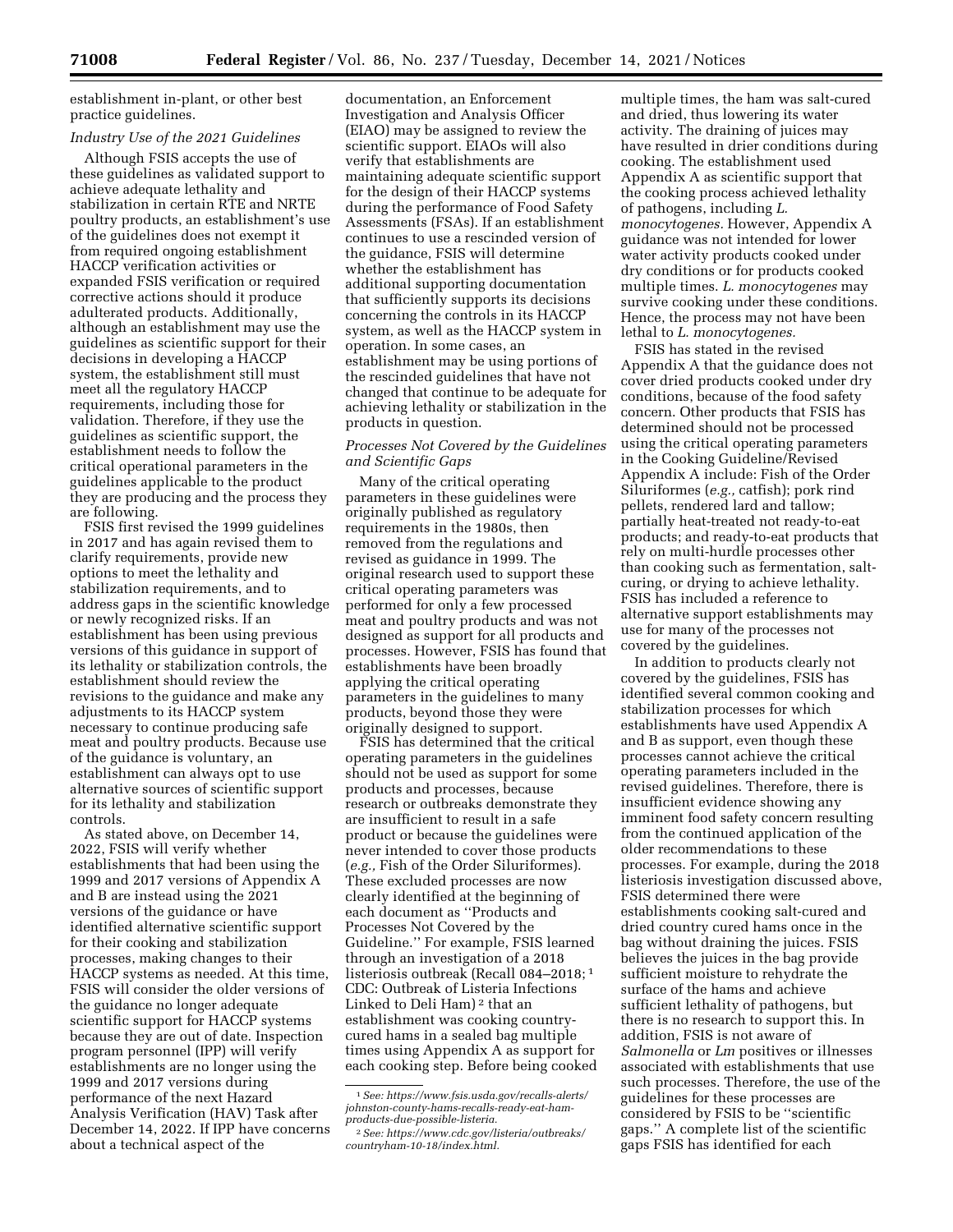guideline is included in the Summarized List of Changes below.

FSIS is working to fill relevant gaps in the scientific support for these processes and will update the guidelines as data become available. Until such research is complete, an establishment producing products using processes that fall under an identified scientific gap may continue to use the critical operating parameters from older versions of FSIS guidelines that have been included in the revisions. However, the establishment should be aware of a few concerns FSIS has with doing this:

• Use of these critical operating parameters represents a vulnerability because these processes have not been validated to address all hazards of concern.

• If a process deviation occurs for a process that is listed as a scientific gap, it is unlikely an establishment would be able to identify adequate support for product safety without performing product testing.

• If FSIS or the establishment collects a RTE product sample that is positive for a pathogen or the product is implicated in a food safety investigation (*i.e.,* is associated with reports of illness or outbreak), FSIS would verify, as part of the corrective actions (9 CFR 417.3(b)), that the establishment can demonstrate that inadequate lethality or stabilization was not the root cause of the positive sample or the confirmed illness or outbreak, which it would need to do if it wants to continue to use the older recommendation.

# **Summarized List of Major Changes to the Guidelines**

FSIS made the following changes from the 2017 to the 2021 versions of the guidance.

For Appendix A, FSIS made changes to specify:

• The following products are not covered by the guideline: Fish of the Order Siluriformes, pork rind pellets, rendered lard and tallow, dried products processed under dry conditions, partially heat-treated NRTE products, and RTE multi-hurdle products.

• The food safety significance of FSIS's recommendations for relative humidity.

• That relative humidity should be addressed for all cooked products (including poultry) unless the establishment can support that humidity does not need to be addressed. FSIS has not changed the relative humidity options other than reemphasizing that they apply to all products.

• Additional resources for selecting a relative humidity option when following FSIS's cooking guidance.

• The situations when relative humidity does not need to be addressed, including by providing more information about situations considered to be direct heating (*e.g.,* by clarifying that relative humidity does not need to be addressed for meat patties cooked using FSIS's time-temperature table for meat, if the patties are cooked using direct heat). Previous guidance indicated it did not need to be addressed for meat patties with the assumption all meat patties are cooked using direct heat, which is no longer the case.

• That natural casings become semipermeable during cooking, maintaining moisture in the product, so that additional documentation to address relative humidity is not needed.

• More detailed information for evaluating product safety following a heating deviation. The revision also removes the recommendation for using the ComBase model for *S. aureus*  growth (which was not validated) because of the development and validation of the DMRI Staphtox model in 2018.

• Where gaps exist, recommendations from its older cooking guidance can be used until research is completed for:

1. Products cooked for short times at high temperatures.

2. Products cooked using microwave cooking methods that are not designed to control relative humidity.

3. Products cooked using cooking methods that are not designed to control relative humidity.

4. Other processes that may inherently maintain relative humidity around the meat and poultry filling but cannot follow one of the relative humidity options.

5. Processes where the drying step comes before cooking under moist conditions.

6. Products with long heating comeup-times (CUTs).

• That information about a listeriosis outbreak associated with a cooked country-cured ham product and recommendations for establishments that cook a similar product.

For Appendix A, FSIS removed:

• Information about how establishments could remove poultry rolls from the cooking medium before product has achieved the target endpoint temperature and immediately apply another heating or processing method. Since FSIS has clarified that limiting heating CUT is a critical operating parameter for applying any of FSIS cooking guidance (including these older options), the parameter to ''immediately fully cook'' poultry rolls subject to multiple heating mediums and processes has been removed.

• Specific recommendations for conducting a *Salmonella* baseline study on raw source materials as support for using cooking critical operating parameters that achieve a 5-Log reduction in *Salmonella* for meat products instead of a 6.5 or 7-Log reduction. This information was removed since it was interpreted to apply to all establishments when it was only intended for establishments that wanted to support a lower level of pathogen reduction from cooking. In addition, FSIS is not aware of any establishments that have pursued such baseline sampling.

For Appendix B, FSIS included the following changes and additional information:

• Cooling options for products that are cooked to lethality (both RTE and NRTE) are now included in a table (Table 1) and incorporate the previous options, 1, 2, 3 and 4 as options 1.1, 1.2, 1.3 and 1.4.

• Cooling options for both RTE and NRTE products that are cooked to lethality are included in Table 1.

• Cooling options for partially cooked products are included in a separate table and include former Option 1 as Option 2.1 (Table 2).

• Tables 1 and 2 list the critical operating parameters for each option.

• One additional option for partially cooked products, Option 2.2.

• That cooling in stage 1 of Option 1.2 from 120 to 80 °F should occur in  $\leq$ 1 hour.

• That the heating come-up-time (CUT) in Option 2.1 for partially cooked products should be limited to ≤ 1 hour between 50 and 130 °F. FSIS extended the CUT up to 3 hours in Option 2.2 for partially cooked products, if the product meets the critical operating parameters for concentrations of salt, nitrite, and a cure accelerator sufficient for purpose.

• New Options 1.5–1.8 that provide additional cooling time during the first stage of cooling.

• That to use Option 1.3,

establishments should incorporate at least 250 ppm sodium erythorbate or ascorbate, along with at least 100 ppm ingoing sodium nitrite (either from a purified or natural source such as celery powder).

• That natural sources of nitrite and ascorbate should not be mixed with purified or synthetic sources.

• FSIS removed the recommendation to cool from 120 to 80 °F in 2 hours in Option 1.4 and replaced it with the critical operating parameter that the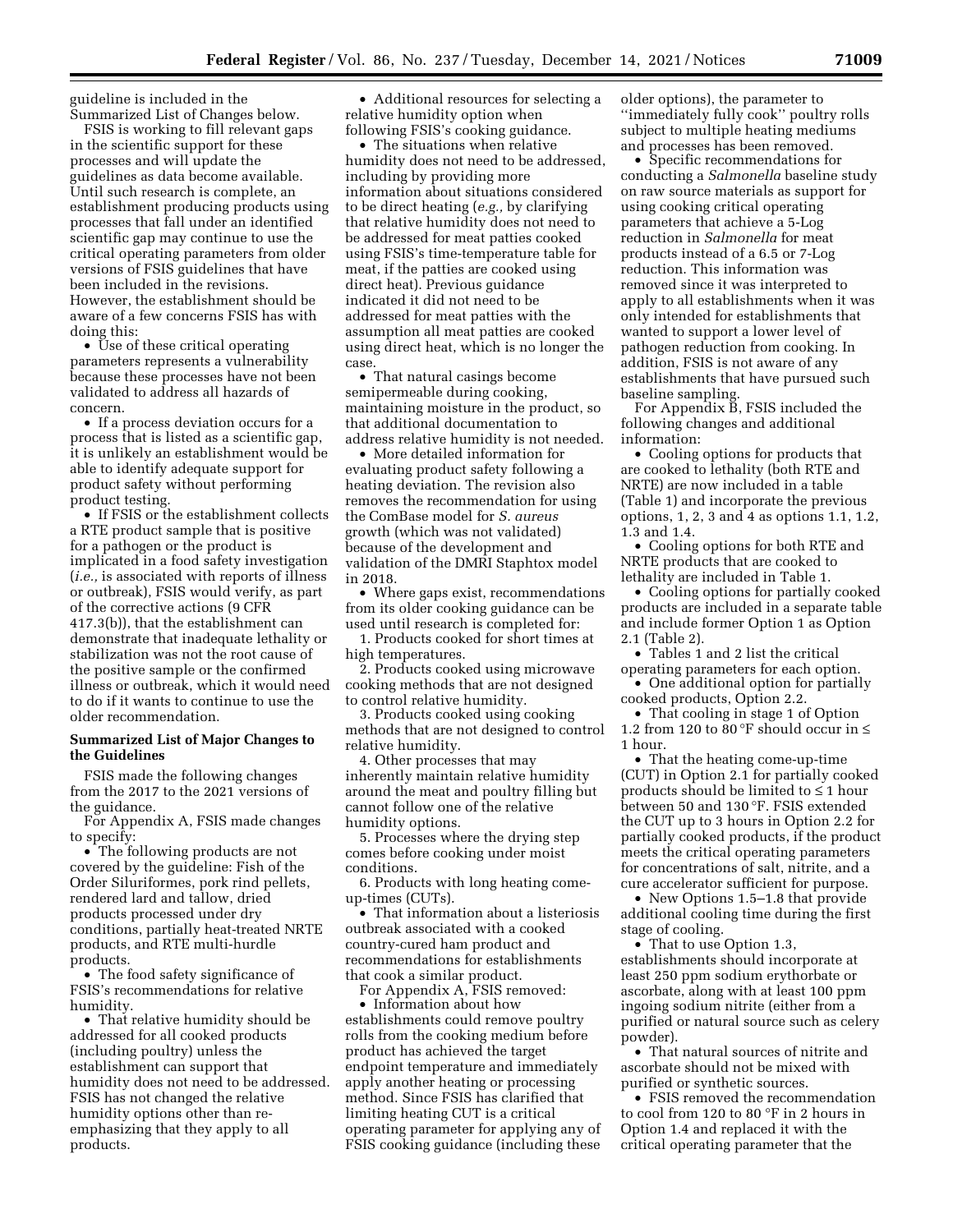process cause a continuous drop in product temperature.

• To support all the cooling options, additional research and modeling results using up-to-date validated cooling models are included in Attachment B3, FSIS's Predictive Microbial Modeling Support for 1-Log Cooling Options.

• To support common bacon and scrapple processes, FSIS updated references to research in Attachment B8, Using Journal Articles to Support Alternative Stabilization or Cooling Procedures to address comments requesting support for these processes.

• Practical recommendations for improving product cooling in Attachment B4, Steps an Establishment Can Take to Cool Products More Rapidly.

• Where gaps exist, recommendations from its older cooling guidance can be used until research is completed for:

1. Large mass non-intact products that cannot cool quickly enough to follow the new options in Table 1.

2. Partially heat-treated, smoked products that contain nitrite and erythorbate or ascorbate and have long heating come-up and cooling times and cannot follow the options in Table 2.

3. Smoked bacon, that contains nitrite and erythorbate/ascorbate that cannot use Option 1.3 because lethal time and temperature combination is achieved but relative humidity is not addressed.

4. Immersion or dry-cured products that contain nitrite and use equilibration time instead of erythorbate or ascorbate but cannot meet cooling options without nitrite in Table 1 (for products cooked to full lethality) or Table 2 (for products not cooked to full lethality).

5. Products that contain nitrite and use equilibration time instead of erythorbate or ascorbate, but do not have a brine concentration of  $\geq 6\%$  to meet Option 1.4.

6. Scalded offal that cannot cool quickly enough to follow the new options in Table 2.

For Appendix B, FSIS removed: • Specific recommendations for obtaining a waiver to permit 2-Log growth of *C. perfringens* during cooling. This information was removed since it was interpreted to apply to all establishments when it was only intended for establishments that wanted to support a lower level of spores in their source product. In addition, FSIS has not received any waiver requests, but establishments may request a waiver in the future (9 CFR 303.1(h) and 9 CFR 381.3(b)).

In addition to these specific changes, FSIS reorganized both Appendix A and B for clarity. Both guidelines are

organized to provide establishments with an overview of topics related to the safe cooking and cooling of meat and poultry products in the main body of each document, with additional details about each topic included in attachments. To use the guidelines, FSIS recommends that establishments first read the overview of each of the topic areas and then consult relevant attachments if more detail is needed.

The guidelines also are organized so that the main body contains critical operating parameters that establishments may choose to use as scientific support for their cooking and cooling processes. Additional recommendations, including some alternative options, are provided in the attachments. The information provided in the attachments is not sufficient to use as sole support. Establishments must provide additional documentation. For example, both Appendix A and B include attachments that summarize alternative support, such as journal articles for lethality and stabilization. However, the summaries are not adequate scientific support for validation on their own, because they do not contain the details of each study. Therefore, establishments that choose to use a journal article cited in the guidelines as their scientific support must have the full copy of the article on file to support decisions in the HACCP System. These changes were made so that establishments could more easily find FSIS's cooking and cooling recommendations, while also having access to other options and details, if needed.

## **Comments and FSIS Responses**

FSIS received 52 comments and over 250 askFSIS questions on the 2017 revisions to Appendix A and B from individuals, establishments, trade groups, FSIS personnel, academics, a State government, a food safety consultant, and a food technology consultant. Following is a summary of the issues raised in the comments and FSIS's responses.

# **General Appendix A and B**

*Comment:* One individual asked if the 1999 versions of Appendix A and B will still be acceptable support for existing HACCP plans and requested more information be provided as to why or why not.

*Response:* As discussed above, FSIS has rescinded the 1999 and 2017 versions of Appendix A and B. These versions are no longer available on the FSIS website. FSIS will verify, one year from the date of this issuance, whether establishments using the guidelines as

scientific support are using the updated 2021 version. One of the reasons FSIS updated the 1999 versions of Appendices A and B was because some of the content was out-of-date and could no longer be supported by scientific information. In addition, some of the recommendations were vague and put establishments at risk of producing unsafe product. FSIS had provided clarifications to the recommendations in other documents, but all establishments may not have been aware of this information.

FSIS has incorporated the still valid information from the 1999 guidance into the 2021 version. Therefore, if an establishment is following one of the parts of the 1999 guidance that did not change, and it is still supported by the 2021 version, it can continue to use the new guidance as scientific support and will not need to make changes to its HACCP system or gather new initial inplant validation data (Element 2 to meet validation requirements), because the critical operational parameters of its process have not changed. However, in some cases, establishments will need to make changes to their HACCP system and gather initial validation data, because the critical operational parameters of their process will need to change.

For example, if the establishment is following Option 2 of Appendix B and had not been monitoring the time product dwelled between 120 to 80 °F to meet validation requirements, the establishment would need, at a minimum, to gather initial validation data to demonstrate that the product could cool between 120 to 80 °F in an hour or less. To meet HACCP plan and verification requirements (including inplant validation requirements), the establishment should also incorporate these parameters into the critical limits of its Critical Control Point (CCP) and gather data to support that these parameters can continue to be met on an ongoing basis. The one exception is for establishments producing large mass non-intact product greater than 4.5 inches in size or greater than 8 pounds where FSIS has identified a scientific gap. For these processes, establishments can continue to follow the critical operational parameters FSIS has incorporated from the older guidance into the 2021 versions (cooling occurs from 120 to 55 °F in 6 hours or less and chilling is continuous to 40 °F) until additional research is complete.

*Comment:* One individual requested that FSIS address the difference between guidance and requirements.

*Response:* As is stated in the ''Purpose'' sections of the guidance,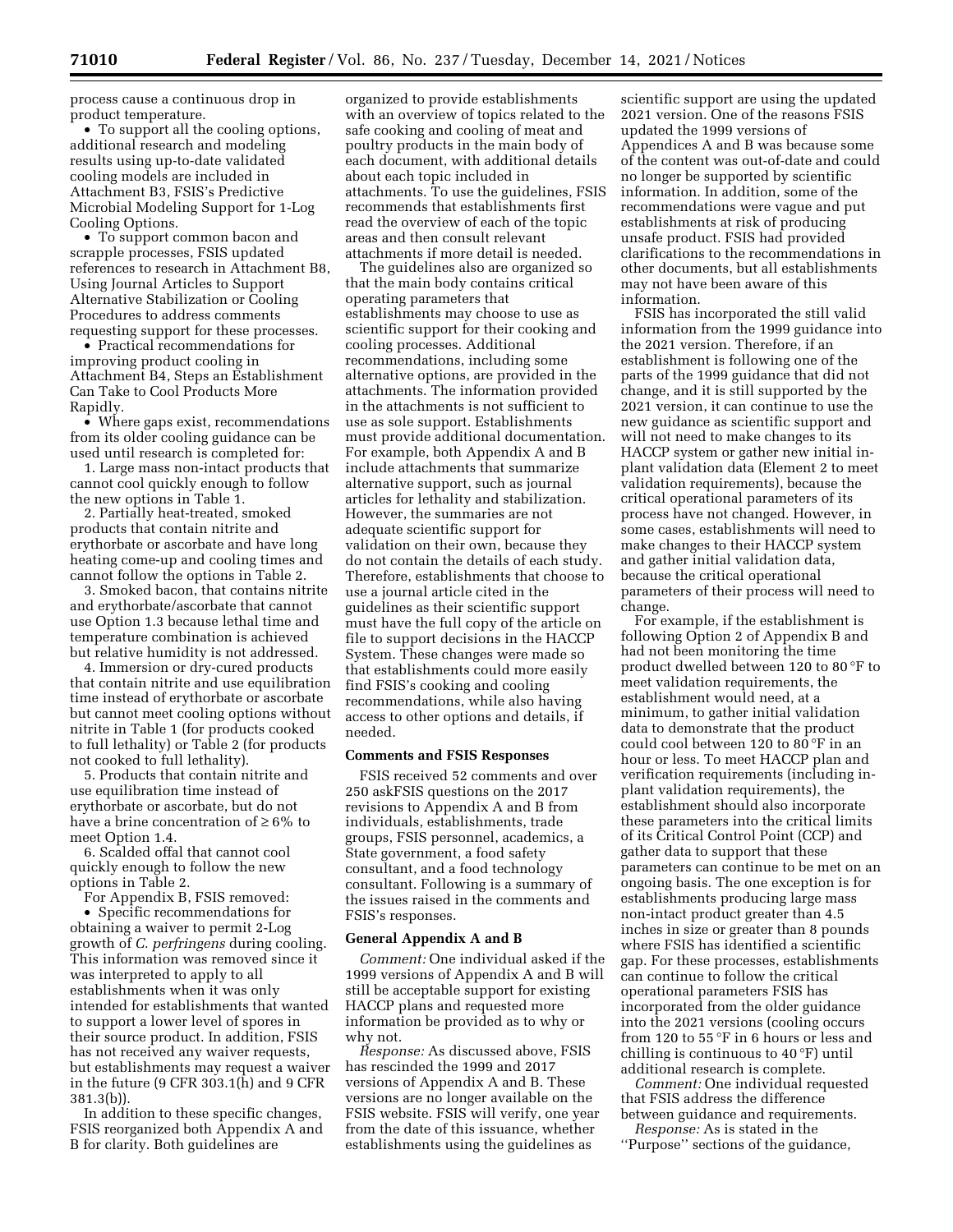guidance provides best practices establishments can use to produce safe food under FSIS regulations. The guidelines do not represent requirements that must be met. FSIS has also changed the titles of the documents to remove the word ''compliance'' to better indicate that the document provides recommendations and validated options, not requirements. Therefore, establishments are required to maintain scientific support for their HACCP systems. If establishments use the guidelines as their scientific support, they need to ensure they follow the applicable critical operating parameters in the guidelines.

*Comment:* One food safety consultant indicated that the introduction should more clearly state what has changed in the revised guidance.

*Response:* FSIS has added sections to both documents that summarize the changes.

#### *Insufficient Support*

*Comment:* Comments from eight establishments and a State government argue that there is no need for the updated guidelines, as they have been operating without problems using the current guidelines. Two of these commenters stated that they have been through FSAs with no problems. These commenters questioned the need for the updated guidelines, considering that there have been few *Salmonella*  outbreaks in fully cooked, ready-to-eat meat products.

*Response:* As noted above, some of the guidance was outdated and no longer provided adequate scientific support for establishments' HACCP systems, although establishments have continued to use the guidance as scientific support to validate their HACCP systems.

While it is true that some establishments may have had Food Safety Assessments in the past where no issues were found, FSIS determined that there may have also been confusion among FSIS EIAOs in determining whether establishments were following the recommendations in the guidelines. Therefore, FSIS will be providing updated instructions to IPP and EIAOs for verifying cooking and stabilization processes at establishments producing fully cooked and heat-treated products.

FSIS has determined that some small and very small establishments may not have been applying the recommendations from the 1999 versions of the guidelines correctly. Consequently, some products may not have been produced in a manner consistent with these original safe harbor recommendations. For example,

as discussed above, during an investigation of a listeriosis outbreak in 2018 that was associated with cooked country-cured ham product, FSIS determined the establishment applied FSIS Appendix A as support for a cooking step when the guidance was not designed for processes where the drying step comes before the cooking step (Recall 084–2018; 3 CDC: Outbreak of Listeria Infections Linked to Deli Ham).4 FSIS also determined through its verification activities that numerous establishments following Option 2 in the 1999 version of Appendix B (now Option 1.2) were taking two to four hours to cool their product between 120 to 80 °F. The 1999 version of Appendix B stated that when processes took longer than one hour between 120 to 80 °F, ''compliance with the performance standard was less certain.'' However, when pathogen modeling was performed, processes taking two to four hours to cool their product between 120 to 80 °F routinely were found to exceed the recommended performance standard of 1-log growth of *C. perfringens.* There has been one outbreak associated with *C. perfringens* from a commercially produced RTE turkey loaf product, the type of product that can take an extended time to cool between 120 to 80 °F due to its size.<sup>5</sup> FSIS has updated the guidance to decrease risks of future outbreaks associated with these products.

*Comment:* Comments from several establishments and a trade group expressed concern that issuing the new guidelines will cause economic strain on establishments. Some of the commenters claimed that the updated guidelines will cause slaughterhouses to close, increase tax burdens, raise unemployment, limit customer choice, reduce the quality of products, limit organic and artisanal foods, and harm business growth.

*Response:* FSIS recognizes the concerns about the economic impact of the revisions to its guidance. Some establishments might need to gather additional support for lethality and stabilization procedures because the guidance did not provide adequate

scientific support for their processes. In addition, small and very small establishments often do not have the resources to perform challenge studies or develop additional support on their own. In response to comments on the 2017 version of the guidelines, FSIS has identified research needs related to common procedures and is providing its best recommendations in the updated versions of these guidelines, so that establishments may be able to attain product safety using the recommendations in the 2021 version and maintain scientific support for their HACCP systems, while scientific gaps are being filled. The Agency continues to work with researchers and, once additional research is completed, will provide further guidance for those common products with known gaps to assist small and very small establishments that do not have the technical resources to develop the support on their own.

*Comment:* A food safety consultant questioned how FSIS came up with the recommendation for 500 samples in Appendix A and B and how it applies to small establishments. The commenter also indicated such sampling would be excessively expensive for small establishments.

*Response:* FSIS removed from Appendix A specific recommendations for conducting a *Salmonella* baseline study on raw source materials as support for using cooking critical operating parameters that achieve a 5- Log reduction in *Salmonella* for meat products instead of a 6.5 or 7-Log reduction. In addition, FSIS removed from Appendix B specific recommendations for obtaining a waiver to permit 2-Log growth of *C. perfringens*  during cooling including by conducting baseline sampling.

# **Appendix A Comments**

#### *FSA Analysis*

*Comment:* One food safety consultant questioned whether the FSA review (from the section titled ''Lessons Learned from RTE *Salmonella* Food Safety Assessments (FSAs)'' in the 2017 guideline) was statistically based, since it included only 16 FSAs out of thousands. The commenter also questioned whether any of the FSAs reviewed had insufficient lethality issues since insufficient lethality was not identified in the summary data.

*Response:* For the 2017 revision of the guideline, FSIS reviewed a large portion (64%) of FSAs that occurred in response to *Salmonella-*positives in RTE product during 2009–2014. As stated on page 6 of the 2017 guideline, there were 25

<sup>3</sup>*See: [https://www.fsis.usda.gov/recalls-alerts/](https://www.fsis.usda.gov/recalls-alerts/johnston-county-hams-recalls-ready-eat-ham-products-due-possible-listeria)  [johnston-county-hams-recalls-ready-eat-ham](https://www.fsis.usda.gov/recalls-alerts/johnston-county-hams-recalls-ready-eat-ham-products-due-possible-listeria)[products-due-possible-listeria.](https://www.fsis.usda.gov/recalls-alerts/johnston-county-hams-recalls-ready-eat-ham-products-due-possible-listeria)* 

<sup>4</sup>*See: [https://www.cdc.gov/listeria/outbreaks/](https://www.cdc.gov/listeria/outbreaks/countryham-10-18/index.html) [countryham-10-18/index.html.](https://www.cdc.gov/listeria/outbreaks/countryham-10-18/index.html)* 

<sup>5</sup>Centers for Disease Control and Prevention (CDC). 2000. Surveillance of Foodborne-Disease outbreaks—United States, 1993–1997. Morbidity and Mortality Weekly Report, CDC Surveillance Summaries, March 17, 2000. MMWR 49, No. SS– 1. Available at: *[https://www.cdc.gov/mmwr/](https://www.cdc.gov/mmwr/preview/mmwrhtml/ss4901a1.htm)  [preview/mmwrhtml/ss4901a1.htm;](https://www.cdc.gov/mmwr/preview/mmwrhtml/ss4901a1.htm)* personal communication, R.F. Woron, N.Y. State Department of Health, August 2002.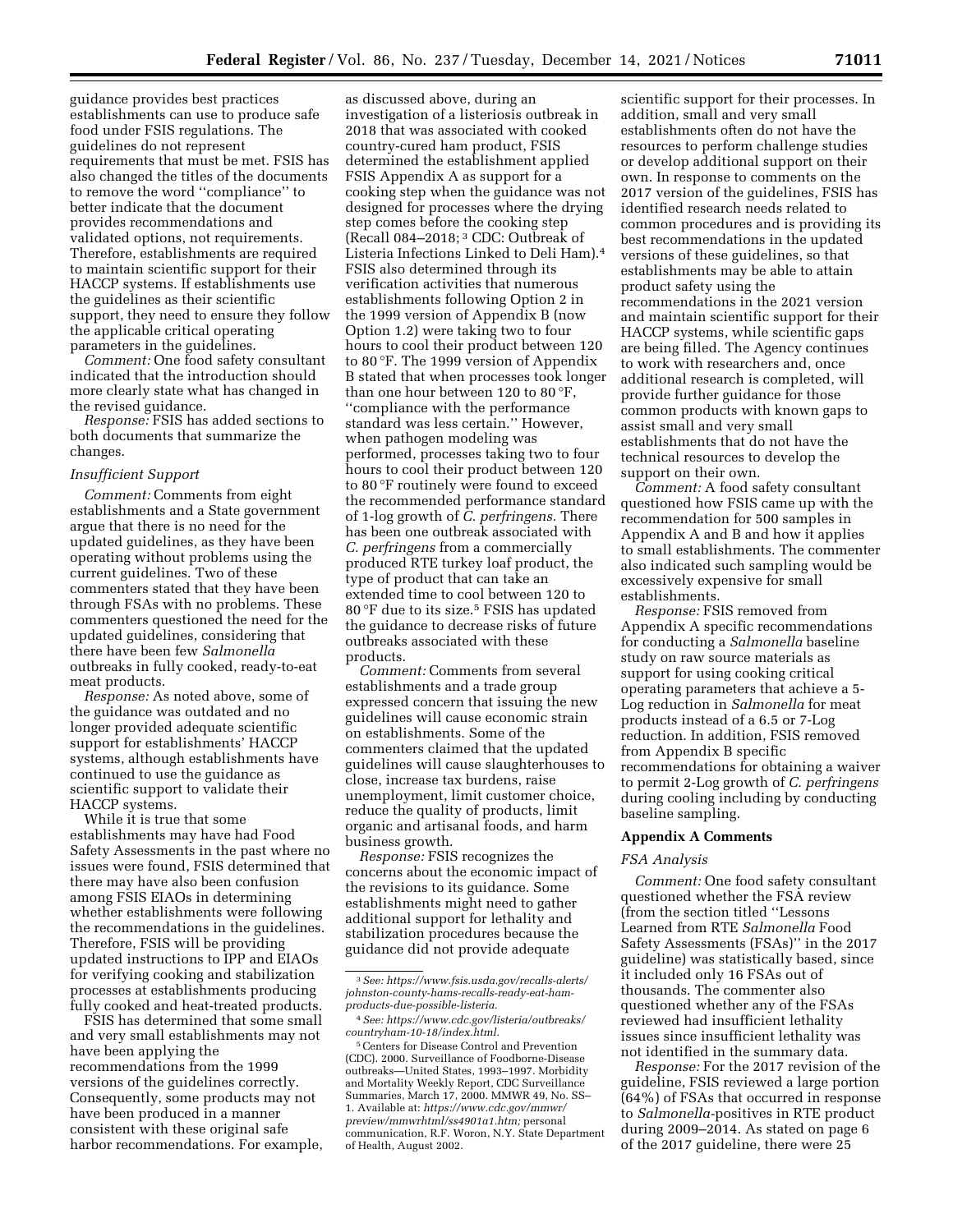positive results for *Salmonella* during that time. FSIS reviewed 16 of the FSAs that were performed in response to the positive results, which represented over half of the FSAs and was the number that was available for analysis. The goal of the analysis was to identify practices that may have been contributing factors to *Salmonella* contamination of RTE products. To look for trends, FSIS categorized practices into broad categories such as sanitation issues, HACCP issues, and cross-contamination issues. Some of the HACCP issues identified included inadequate recordkeeping and lack of validation, which may have contributed to insufficient lethality. The number reviewed were sufficient for purposes of developing the guidance.

# *6-Hour Come-Up-Time*

*Comment:* A food safety consultant asked for support for the heating comeup-time recommendation and associated illnesses.

*Response:* FSIS recommends that the heating come-up-time be limited to 6 hours or less between 50 to 130 °F primarily to limit outgrowth of *Staphylococcus aureus* (*S. aureus*), which could grow to high levels and produce a heat-stable enterotoxin that would not be destroyed by the cooking step. The six-hour heating come-up-time is supported by pathogen modeling using USDA Agricultural Research Service (ARS) Pathogen Modeling Program and the Therm 2.0 modeling tool. FSIS clarified in the 2021 revision that the six-hour time applies to the time the product is between 50 to 130 °F, so the total amount of time for product to reach an endpoint timetemperature may be longer. The University of Wisconsin also has conducted related research for hams but involving the use of antimicrobials in the formulation of the product. FSIS has included a reference to this research in the revision.

FSIS is aware that establishments preparing some products (*e.g.,* ham or beef brisket) may not be able to follow FSIS's recommendation that the heating come-up-time be limited to 6 hours or less between 50 to 130 °F because of the thermodynamics of the heating process. Therefore, FSIS identified long CUT as a Scientific Gap since support does not exist for many common processes and the Agency is not aware of an imminent public health concern. This gap supports the use of any of FSIS's applicable time-temperature combinations *and* relative humidity, *without* considering CUT as a critical operating parameter until research can be complete.

*Comment:* Two trade groups indicated FSIS did not provide support for the statement that normal levels of *S. aureus* in meat are 2-log/gram.

*Response:* FSIS based its determination that normal levels of *S. aureus* in meat are 2-log/gram on results from several baseline studies conducted from 1994–1998 on market hogs, steers and heifers, cows and bulls, broilers, young turkeys, raw ground chicken, ground turkey, and ground beef. Additional studies that support that normal levels of *S. aureus* in meat being 2-log/gram include research by Waldroup (1996), the Institute of Food Technologists (2003), and Doyle and Buchanan (2013). FSIS recognizes that some of these citations use older data.

The baseline studies used to determine that normal levels of S. *aureus* in meat include:

1. Nationwide Pork Microbiological Baseline Data Collection Program: Market Hogs. June 1996;

2. Nationwide Beef Microbiological Baseline Data Collection Program: Steers and Heifers. January 1994;

3. Nationwide Beef Microbiological Baseline Data Collection Program: Cows and Bulls. February 1996;

4. Nationwide Broiler Chicken Microbiological Baseline Data Collection Program. April 1996;

5. Nationwide Young Turkey Microbiological Baseline Data Collection Program. August 1998;

6. Nationwide Raw Ground Turkey Microbiological Survey. May 1996;

7. Nationwide Federal Plant Raw Ground Beef Microbiological Survey. April 1996;

8. Nationwide Raw Ground Chicken Microbiological Survey. May 1996;

9. Doyle, M.P., and R.L. Buchanan (ed.). 2013. Food microbiology: Fundamentals and Frontiers—4th ed. ASM Press, Washington, DC.:

10. Institute of Food Technologists (IFT). 2003. Evaluation and Definition of Potentially Hazardous Foods. Comprehensive Reviews in Food Science and Food Safety. Vol. 2 (Supplement, 2003).; and

11. Waldroup, A.L. 1996. Contamination of raw poultry with pathogens. World's Poultry Science Journal. 52:7–25.

#### *Poultry Time-Temperatures*

*Comment:* One individual asked if there is a holding time of 160 °F for cooked poultry rolls and other cooked poultry products (as recommended in the Poultry Time-Temperature tables that were incorporated into the 2017 *Salmonella* guideline and Revised Appendix A) or if an instantaneous temperature of 160 °F (recommended final temperature from the 1999 version of Appendix A, incorporated into the 2017 *Salmonella* guideline and revised Appendix A) would meet the performance standard to achieve a 7-log reduction in Salmonella 9 CFR

381.150(a)(1). Also, FSIS has received many questions from FSIS personnel and establishments expressing confusion about whether temperatures in the Poultry Time-Temperature tables included in the 2017 revision of the *Salmonella* Compliance Guideline and Revised Appendix A and that have a dwell time of <10 seconds are considered instantaneous temperatures.

*Response:* The recommendation from the 1999 version of Appendix A to cook poultry rolls and other cooked poultry products to an instantaneous temperature of 160 °F can be applied to any poultry product (not just cooked poultry rolls and breakfast strips). FSIS has maintained this option because there have not been any reports of illnesses or outbreaks tied to establishments that follow it. However, the options in the Poultry Time-Temperature Tables (which include dwell times at 160 °F that vary based on species and fat content) have been validated with updated research to address species and fat content as critical operating parameters to ensure adequate Log reductions of *Salmonella.*  Applying the cooked poultry rolls option (160 °F instantaneous) may achieve the same Log reductions as the time-temperature combinations in the Poultry Time-Temperature Tables, particularly when applied to a lean product, because the product may be maintained at 160 °F for the recommended dwell times (between 13.7 to 26.9 seconds depending on species and fat) during the time it takes to complete temperature monitoring. FSIS recommends establishments monitor the dwell time in the Poultry Time-Temperature Tables as opposed to relying on the older guidance for cooked poultry rolls (160 °F instantaneous) to better assure safety. If an establishment is using the older guidance for cooked poultry rolls (160 °F instantaneous) and FSIS collects a RTE sample that is positive for *Salmonella* or if the establishment is implicated with a food safety investigation (*i.e.,* is associated with reports of illness or outbreak, FSIS will review and determine the adequacy of the establishment's corrective actions (taken under 9 CFR 417.3) to address process deviations. The establishment will need to show FSIS that inadequate lethality was not the root cause of the process deviation if it wants to continue to follow the cooked poultry rolls option. FSIS continues to consider the temperatures in the Poultry Time-Temperature table with a dwell time of <10 seconds to be instantaneous. To reduce confusion and to be consistent with the time-temperature guidance for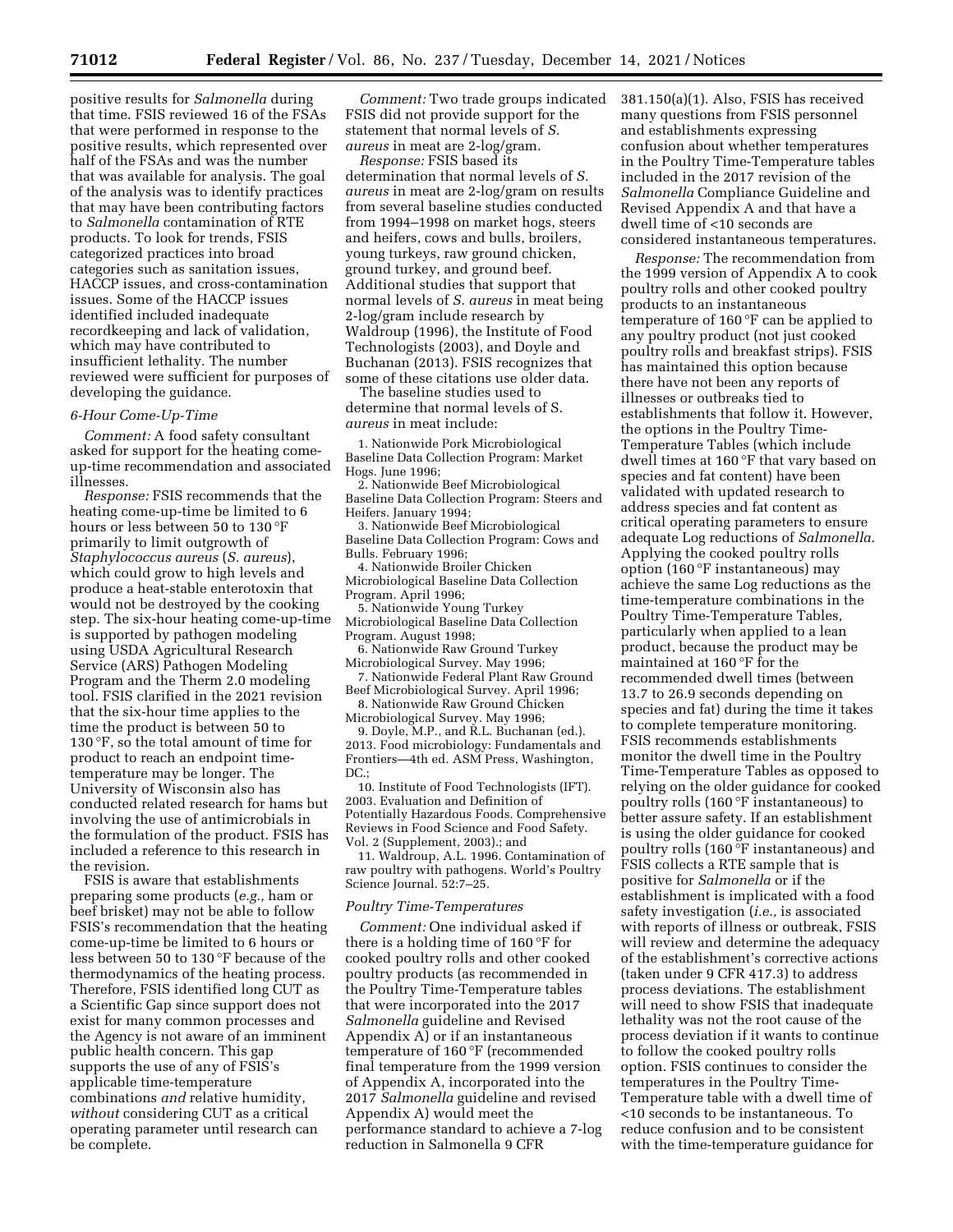meat products, FSIS has changed the dwell time to zero seconds to indicate those temperatures that are instantaneous.

# *Lethality Performance Standards and Recommendations*

*Comment:* A trade group, an establishment, and a food safety consultant questioned why the guidance recommends that establishments, including small and very small processors, identify the reduction of generic *Salmonella* in their process to address foodborne illness hazards. The commenters indicated that not all serotypes of *Salmonella* are known to cause illness and *Salmonella* is naturally occurring in poultry and swine. The commenters also mentioned that receiving a *Salmonella-*positive does not necessarily mean there is potential for human illness.

*Response:* If FSIS finds viable pathogens of concern, including *Salmonella,* in any ready-to-eat product, FSIS considers that product to be adulterated. The Agency does not make a distinction among serotypes of *Salmonella.* As stated by the commenters, *Salmonella* is naturally occurring in raw products, such as poultry and swine. RTE meat and poultry products should not contain any *Salmonella,* because they have undergone a lethality treatment. As stated in the guideline, finding *Salmonella* in RTE products indicates that under-processing, crosscontamination, or addition of contaminated ingredients after the lethality step may have occurred. Although FSIS has a low rate of *Salmonella-*positives in RTE products, *Salmonella spp.* are the second leading cause of foodborne illness in the United States, and meat and poultry products are often associated with outbreaks from *Salmonella spp.*6 7

*Comment:* A food safety consultant questioned the Agency's determination that a 5-log lethality would not be sufficient for all products, given pathogen levels in source materials, as stated in the guidance. The commenter recommended that FSIS take samples of raw source materials to determine appropriate performance standards for

RTE product and recommended a 5-log lethality for all products types.

*Response:* FSIS has established different pathogen reduction performance standards, both regulatory and recommended, for different products and processes, based on risk assessments. As stated in Appendix A, FSIS requires a 6.5-log reduction of *Salmonella* in cooked beef, corned beef, and roast beef per 9 CFR 318.17, and has recommended that establishments achieve at least a 6.5 log reduction of *Salmonella* in other cooked meat products. The requirements in 9 CFR 318.17 were promulgated based on the results of the 1998 *Lethality and Stabilization Performance Standards for Certain Meat and Poultry Products: Technical Paper.* FSIS also supports its recommendations for products that do not fall under a performance standard using the ''Risk Assessment of the Impact of Lethality Standards on *Salmonellosis* from RTE Meat and Poultry Products, 2005 (*Salmonella* Risk Assessment),'' 8 which showed that a 5 log reduction of *Salmonella* (instead of a 6.5 log reduction) would result in a greater risk of illness in cooked meat products. The FSIS *Salmonella* Risk Assessment also found that there would not be a significant increase in the cases of salmonellosis if the processing of jerky and other shelf-stable products achieved a 5.0-log instead of 7.0-log lethality. Therefore, FSIS recommends a 5.0-log reduction of *Salmonella* in meat and poultry jerky to ensure a safe product. In addition, FSIS has identified various options establishments may use to show that levels of *Salmonella* in product source materials are lower than those found in the FSIS baseline, justifying an alternative lethality other than those required or recommended.

*Comment:* Two trade groups recommended alternative lethality options should be clear in the text and not just a sidebar and that FSIS should clarify that the codified performance standard requirements allow for an alternative lethality.

*Response:* FSIS has made the alternative lethality options clearer by moving them from the sidebar into the body of the text. The overview of the lethality requirements for specific RTE products in the guidance also states that the performance standards allow for an alternative lethality.

# *Ingredients Added Post-Lethality*

*Comment:* One establishment disagreed with recommendations in the guidance related to supporting ingredients added post-lethality are safe and not contaminated. Specifically, the commenter stated that if the ingredients are inspected, they are considered safe and there should be no need for further tests.

*Response:* FSIS has identified that a common contributing factor to positive pathogen test results, recalls, and outbreaks has been the use of non-meat ingredients added post-lethality to ready-to-eat products. Some non-meat ingredients, such as frozen vegetables, are considered not ready-to-eat by the producing facility and, therefore, should not be added to a ready-to-eat product without support for the safety. FSIS verifies all ingredients and other articles used in the preparation of any meat or poultry product shall be clean, sound, healthful, wholesome and otherwise such as will not result in the product being adulterated (9 CFR 318.6 9 CFR 424.21). To verify that the non-amenable components will not adulterate the product, FSIS verifies that establishments have considered any potential food safety hazards at the step in the process where the non-meat ingredient is received into the food safety system and documents any controls it needs to support its decisions  $(9$  CFR 417.5(a)(1)) about those hazards.9 To provide this support, establishments have flexibility and do not have to only rely on testing. Alternatively, they can maintain other supporting documentation demonstrating that the ingredients, such as spices, have been treated by processes to kill pathogens (*e.g.,*  irradiation, ethylene dioxide, steam treatment of spices), or they can apply a lethality treatment to the ingredients (*e.g.,* cook the sauce of a pork BBQ).

#### *Casing Types*

*Comment:* Two trade groups questioned FSIS's decision to consider natural casings as permeable, therefore requiring humidity during cooking. One commenter recommended that FSIS define permeability based on waterholding capacity, which would result in natural casings being either semipermeable or impermeable. Another commenter stated that both cellulose and natural casings are considered permeable.

*Response:* Natural casings made from animal gastrointestinal tracts are typically considered permeable, and

 $6$  Scallan, E., Hoekstra, R.M., Angulo, F.J., Tauxe, R.V., Widdowson, M., Roy, S.L., Jones, J.L., and P.M. Griffin. 2011. Foodborne Illness Acquired in the United States—Major Pathogens. Emerging Infectious Diseases. 17(1): 7–15.

<sup>7</sup> Interagency Food Safety Analytics Collaboration. Foodborne illness source attribution estimates for 2016 for *Salmonella, Escherichia coli*  O157, *Listeria monocytogenes,* and *Campylobacter*  using multi-year outbreak surveillance data, United States. GA and DC: U.S. Department of Health and Human Services, CDC, FDA, USDA–FSIS. 2018.

<sup>8</sup>Risk Assessment of the Impact of Lethality Standards on Salmonellosis from Ready-to-Eat Meat and Poultry Products. 2005. Food Safety and Inspection Service, U.S. Department of Agriculture, Washington, DC.

<sup>9</sup>FSIS Directive 7111.1—Verification Procedures for Lethality and Stabilization (*usda.gov*).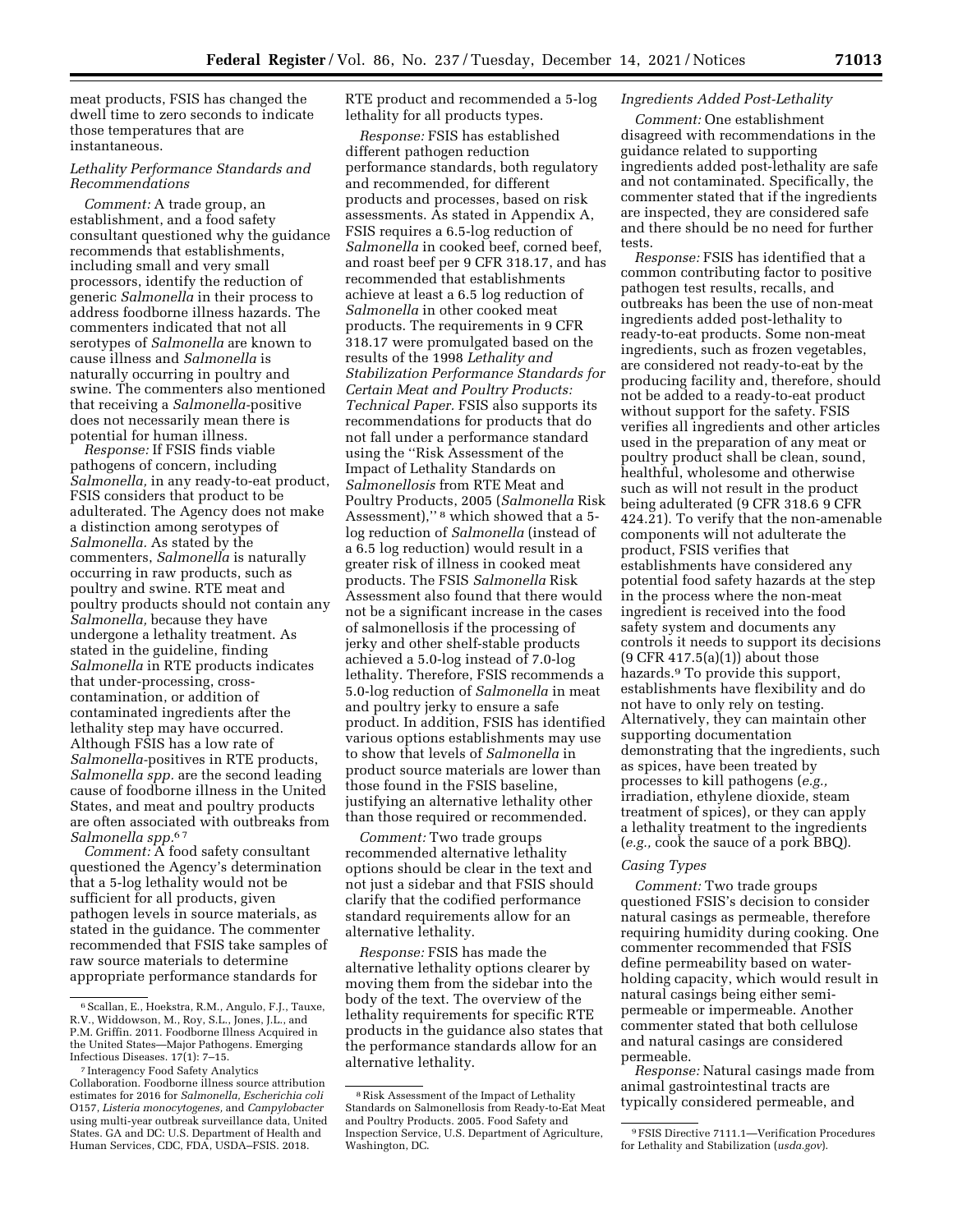many establishments take advantage of their permeability to produce dried products or smoked products. However, FSIS recognizes that the permeability of natural casings may be reduced depending on how they are used. Most cooking processes likely reduce the permeability of natural casings early in the process so that humidity around the product is inherently maintained throughout cooking and does not have to be added or monitored. According to Sebranek (2010),<sup>10</sup> establishments often apply smoke early in the process while the natural casing is still moist and permeable to the smoke. Prior to smoke application, the casing surface should be ''tacky'' or ''sticky.'' After smoke deposition and color development, further cooking denatures the proteins in the casing, reducing permeability to the point that later cooking can be applied without great moisture loss from the product. However, most drying processes use lower temperatures and address relative humidity to maintain casing permeability so that moisture can evaporate. This information has been included in the 2021 guidance. In addition, FSIS revised the 2021 guidance to indicate cooking product in any casing that holds moisture (*e.g.,*  natural casings, cellulose casings, collagen casings, fibrous casings and plastic casings (sometimes called 'synthetic" casings)) is considered a situation when relative humidity does not need to be addressed.

Although most cooking processes likely result in reduced permeability of natural casings early in the cooking process, little research has been performed to study the critical operational parameters that impact the reduction of permeability, such as the length of the initial smoke application step, cooking temperature, total cooking time, use of steam, size of casings, composition of sausage batter, etc. Therefore, without additional research, the log reduction of *Salmonella* is less certain if meat or poultry products in natural casings are cooked using one of the time-temperature parameters in Appendix A without following one of the humidity options. Therefore, FSIS has identified this issue as a research priority and, if additional data becomes available, FSIS may change the recommendation that establishments do not need to address relative humidity when products are cooked in a natural casing.

# *Relative Humidity*

*Comment:* FSIS has received several questions from FSIS personnel and establishments concerning the need for adding humidity to the process for all products covered in the cooking guideline. Several commenters stated that no *Salmonella* outbreaks have occurred recently, so the recommendation to apply relative humidity to all products is unfounded.

*Response:* FSIS agrees that humidity does not always need to be added and identifies situations in the updated guidance where relative humidity does not need to be addressed. These situations have now been incorporated into the 2021 guidance. For example, establishments producing products that weigh 10 pounds or more that are cooked in an oven that is 250 °F or higher, or products that are cooked-inbag where moisture is inherently maintained, would not need to apply humidity. However, FSIS considers maintaining relative humidity to be an important critical operational parameter for many processes to achieve surface lethality of pathogens. In the 2021 version of Appendix A, the Agency summarizes additional approaches for achieving surface lethality of pathogens that establishments can use.

In the 2017 and 2021 versions of Appendix A and in the *FSIS Compliance Guideline for Meat and Poultry Jerky Produced by Small and Very Small Establishments,* FSIS identified the two primary goals of relative humidity in the cooking environment. The first goal is to reduce surface evaporation and the energy or heat that evaporation removes during heating. The second goal is to keep the product surface (and any pathogens) moister and prevent unwanted concentration of solutes as a result of drying. As water is removed from a product because of surface evaporation, remaining solutes become more concentrated. As moisture evaporates from the surface, and the concentration of solutes increases, the water activity is reduced. Consequently, this leads to microbial heat tolerance, especially for *Salmonella.* In response to comments, FSIS has referenced additional articles that establishments can use to support their processes.

Although outbreaks have not occurred recently from *Salmonella* in RTE products, several occurred in the late 1970s and early 1980s, prior to the implementation of FSIS's cooking recommendations. Following a series of salmonellosis outbreaks in beef in 1977, USDA published an emergency rule prescribing a minimum temperature of

145 °F for cooked beef and roast beef. In response to comments from industry as well as research by Goodfellow and Brown (1978), USDA expanded the temperature and time regulations to allow for more combinations validated to achieve a 7-log reduction in *Salmonella.*11 At that time, the Agency also expanded the regulation to cooked corned beef based on Agency testing data and findings suggesting the potential for undercooking (47 FR 31856). Following these changes, several additional salmonellosis outbreaks were linked to the consumption of roast beef produced by four separate establishments in the northeastern United States. Epidemiologic investigations revealed that inadequate cooking times and temperatures were not the major contributing factors, and research at the time identified relative humidity as an important parameter during cooking. Outbreaks may have occurred because establishments were not adequately accounting for or applying humidity. Because of these outbreaks and the scientific research demonstrating that *Salmonella* may become tolerant to heat if low humidity is used,12 13 14 15 the guidance continues to recommend that establishments apply humidity during the cooking process.

*Comment:* Six commenters, including a food technology consultant, academics, and establishments, questioned the older research used to develop Appendix A times/ temperatures. Three commenters indicated research by Blankenship (1978) 16 and Goodfellow and Brown (1978) should not be used as support for requiring humidity. The commenters argued that the paper identified surviving *Salmonella* on the surface and hypothesized that this was due to heat tolerance from drying but did not test the humidity options FSIS uses. One

14 Goepfert, J.M., I.K. Iskander and C.H. Amundson. 1970. Relation of the heat resistance of salmonellae to the water activity of the environment. Appl. Microbiol. 19(3):429–33.

<sup>10</sup>Sebranek (2010). Natural vs. Artificial Casings: Evaluating Which is Best for Your Product. Meatingplace.

<sup>11</sup> Goodfellow, S.J. and W.L. Brown. 1978. Fate of Salmonella Inoculated into Beef for Cooking.<br>Journal of Food Protection. 41:598–605.

<sup>&</sup>lt;sup>12</sup> Goodfellow, S.J. and W.L. Brown. 1978. Fate of Salmonella Inoculated into Beef for Cooking.

<sup>&</sup>lt;sup>13</sup> Carlson, T.R., Marks, B.P., Booren, A.M., Ryster, E.T., and A. Orta-Ramirez. 2005. Effect of Water Activity on Thermal Inactivation of Salmonella in Ground Turkey. Journal of Food Science: 70(7): 363–366.

<sup>15</sup> Gruzdev, N., Pinto, R., and S. Sela. 2011. Effect of desiccation on tolerance of *Salmonella enterica*  to multiple stresses. App Environ Microbiology 77 (5):1667.

<sup>16</sup>Blankenship, L.C., 1978. Survival of a *Salmonella typhimurium* experimental contaminant during cooking of beef roasts. *Applied Environ Microbiol,* 35(6):1160–1165.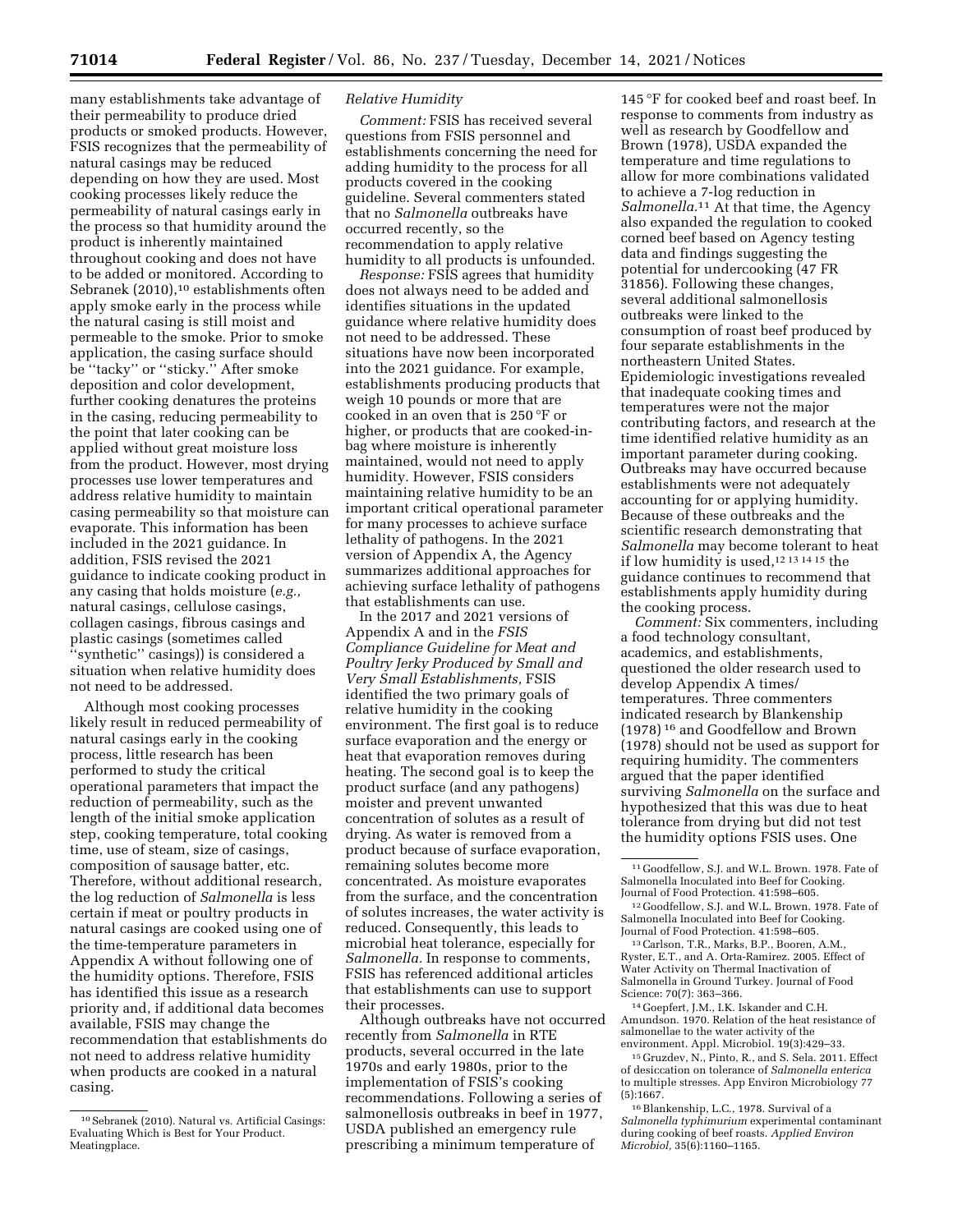commenter stated that there is a lack of current research data supporting the need for 90% relative humidity. The commenter also indicated 90% relative humidity is excessive, is not supported scientifically for *Salmonella* lethality, and cited an article by Mann and Brashears (2007) 17 that supported less humidity.

*Response:* New research regularly continues to support the underlying concepts found in the research studies used to develop the recommendations in Appendix A. FSIS agrees that the research by Blankenship and by Goodfellow and Brown hypothesized that *Salmonella* on the surface of the product became more heat tolerant than those in the interior of the product. However, their research demonstrated that adding steam to the cooking process resulted in no survival of *Salmonella* on the surface of the product, demonstrating the effectiveness of moist cooking. Newer research supports that dehydration of *Salmonella* induces tolerance to stressors, including dry heat. In addition, research by Boles et al. (2004) 18 demonstrated that sealing the oven (closing dampers) for one hour at the beginning of the cooking process was more effective than opening the dampers. FSIS is not aware of other newer research supporting the relative humidity options; however, newer research has been performed that supports the cooking times and temperatures in Appendix A. Therefore, FSIS continues to cite the older articles that were used as a basis for these recommendations and is continuing to seek additional research to add to the relative humidity options.

Specifically, Goodfellow and Brown's research showed greater survival of *Salmonella* inoculated on the surface of dry-roasted beef rounds than those in the interior. Research conducted by the Agricultural Research Service (ARS) and published by Blankenship in 1978 and 1980 19 substantiated this finding. In response to several outbreaks and research findings, FSIS issued an interim final rule in 1982 and finalized

it in 1983 to address the handling, processing, cooling times and temperatures, and storage requirements necessary to ensure the wholesomeness of cooked roast beef. When the rule was finalized, FSIS added two options to the regulations for maintaining relative humidity that did not need to achieve 90% relative humidity for those products cooked to an internal temperature of 145 °F or above. These options were to seal the oven or continuously introduce steam for 50% of the cooking time or one hour, whichever was longer. Although these exact options were not tested in the literature, FSIS used the research conducted by Goodfellow and Brown and Blankenship, along with expert opinion, to develop options that were practical and could be implemented by small and very small establishments. These options were designed to have a safety margin to ensure their effectiveness when applied to a wide variety of processes.

Newer research by McMinn et al. (2018) supports the time-temperature parameters in Appendix A to achieve sufficient reductions of *Salmonella.*20 The research by McMinn et al. (2018) was conducted with product cooked in vacuum sealed bags, supporting the importance of cooking in a high moisture environment (that is 90% relative humidity). However, FSIS agrees 90% relative humidity is not needed in all cases. As stated previously, FSIS has provided additional relative humidity options for products cooked to an internal temperature of 145 °F or above to include sealing the oven or introducing steam for 50% of the cooking time or one hour, whichever is longer. Research by Boles et al. (2004) supports the use of a sealed oven for maintaining relative humidity and other research does continue to support the importance of moisture during cooking. For example, research cited by commenters in Mann and Brashears (2007) supports the need for at least 30% relative humidity during cooking. This is consistent with the minimum amount of relative humidity the Agency believes is present when establishments seal the oven or introduce steam, based on FSIS's knowledge of establishments' processes, suggesting that these practical recommendations result in adequate relative humidity. The Agency is also not aware of any establishments that

have had *Salmonella-*positives or been associated with a salmonellosis outbreak when following FSIS's temperature, time, and relative humidity guidance. Therefore, FSIS has updated the guidance to include a discussion of the research by Mann and Brashears (2007). The discussion outlines how the article supports the need for at least 30% relative humidity during cooking of roast beef, an amount the Agency believes is maintained when the oven is sealed, or steam is introduced suggesting these practical recommendations result in adequate humidity.

*Comment:* A food technology consultant and an academic referenced scientific support for cooking recommendations other than those recommended in Appendix A. Specifically, the commenters referenced a study by Sindelar et al. (2016) 21 supporting a wet-bulb time-temperature combination that may be a suitable replacement for the relative humidity recommendations during smokehouse processing.

*Response:* FSIS agrees with the commenters that the research conducted by Sindelar et al. (2016) contains scientifically-based thermal processing parameters to ensure sufficient reductions of *Salmonella* and other pathogens of concern during cooking. For this reason, this reference was included in the revised guideline as a journal article that may be used as alternative support. FSIS also generally agrees with the concept of a surface lethality step or surface lethality treatment that relies on wet-bulb temperature to demonstrate how lethality is being achieved on the surface. However, FSIS does not consider the research sufficient to support applying a single wet-bulb temperature as a replacement for the current relative humidity options because of the limited treatments studied.

The research conducted by Sindelar (2016) provides scientific support for alternative processes including use of a wet-bulb temperature target. However, the researchers only evaluated reduction achieved for limited products under limited conditions. Therefore, establishments may choose to use this research as scientific support for their process, provided the critical operational parameters are met and the parameters chosen were ones that were tested in the laboratory to ensure

<sup>17</sup>Mann, J.E. and Brashears, M.M. 2007. Contribution of Humidity to the Lethality of Surface-Attached Heat-Resistant Salmonella during the Thermal Processing of Cooked Ready-to-Eat Roast Beef. Journal of Food Protection (70): 3: 762– 765.

<sup>18</sup>Boles, Neary, and Clawson. 2004. New intervention and validation for the control of pathogens in the processing of jerky. Report available at: *[https://www.fsis.usda.gov/sites/](https://www.fsis.usda.gov/sites/default/files/media_file/2021-08/C-11_New_Technology_FY2004_Final_Report.pdf)  [default/files/media](https://www.fsis.usda.gov/sites/default/files/media_file/2021-08/C-11_New_Technology_FY2004_Final_Report.pdf)*\_*file/2021-08/C-11*\_*New*\_ *[Technology](https://www.fsis.usda.gov/sites/default/files/media_file/2021-08/C-11_New_Technology_FY2004_Final_Report.pdf)*\_*FY2004*\_*Final*\_*Report.pdf.* 

<sup>19</sup>Blankenship, L.C., Davis, C.E., and G.J. Magner. 1980. Cooking methods for elimination of Salmonella typhimurium experimental surface contaminant from rare dry-roasted beef roasts. Journal of Food Science. 45(2): 270–273.

<sup>20</sup>McMinn, R.P., King, A.M., Milkowski, A.L., Hanson, R., Glass, K., and J.J. Sindelar. 2018. Processed Meat Thermal Processing Food Safety Generating D-Values for Salmonella, Listeria monocytogenes, and Escherichia coli. Meat and Muscle Biology. 2(1): 168–179.

<sup>21</sup>Sindelar, J.J., Glass, K., and B. Hanson. 2016. Investigating the Development of Thermal Processing Tools to Improve the Safety of Ready-to-Eat Meat and Poultry products. NAMIF Final Report.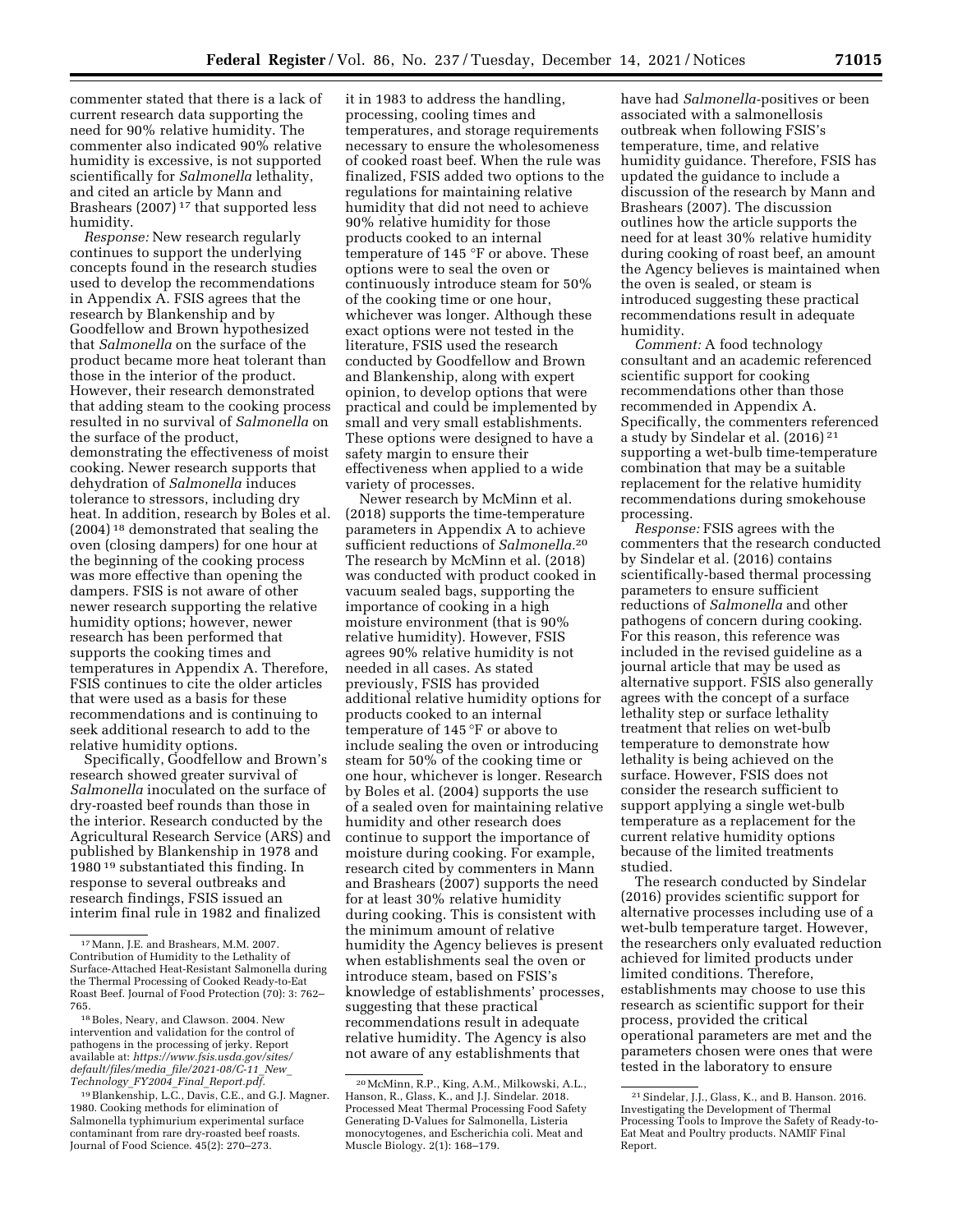sufficient reductions of *Salmonella*  based on the establishment's desired target. Critical operational parameters identified in the research include the product type, thermal process schedule (dry-bulb temperature, wet-bulb temperature, and time at each stage), and final internal product temperature and time.

As stated above, FSIS is not replacing the time-temperature recommendations in Appendix A with those identified in the Sindelar research. FSIS's recommendations allow for temperatures ranging from 130 to 160 °F for meat and 136 to 165 °F for poultry and apply to all types of products and thermal processing schedules, provided a relative humidity option can be met. Because the research conducted by Sindelar only applies to certain products and processes, it cannot be used by all establishments. In addition, the researchers were not able to achieve a 5-log reduction of *Salmonella* in chicken tenders even at the highest internal temperature tested of 175 °F with a wet-bulb of 160 °F. FSIS's relative humidity options in Appendix A applies to all meat and poultry products covered by the FSIS guidance. For these reasons, FSIS has added references to Sindelar's research to the guideline but has not used it to replace Appendix A humidity options.

*Comment:* One food technology consultant stated that the options for products cooked in less than one hour are too restrictive and that a low relative humidity process may be more lethal if it has a higher wet-bulb, citing research by Buege et al. (2006).<sup>22</sup> The commenter offered an alternative recommendation: Products cooked in less than one hour in a high temperature impingement or spiral oven must use a wet-bulb temperature of 160 °F or higher for the entire process.

*Response:* FSIS agrees that there may be other approaches for demonstrating that surface lethality is achieved for products that are cooked for less than one hour. However, the Agency does not believe that there is enough data at this time to identify one target wet-bulb temperature, due to the wide variety of products and processes that are addressed in Appendix A. The Agency also does not believe there is enough research at this time to apply FSIS' recommendations that rely on less than 90% relative humidity (that is sealing the oven or continuously introducing steam) to products that are cooked for

less than one hour). The Agency is seeking more research related to this issue and will consider additional information as it becomes available.

The relative humidity recommendations were originally intended to be options for cooking large mass products such as cooked beef (*i.e.,*  brisket), roast beef, and cooked corned beef. Cooking time for such large mass products typically exceeds one hour, so FSIS's relative humidity recommendations were intended to be applied for at least one hour or more. However, in response to a series of outbreaks associated with beef jerky, including a 2003 outbreak from *Salmonella Kiambu,* FSIS added its recommendation to apply 90% relative humidity throughout cooking for processes when the cooking time is one hour or less in the 2007 *Compliance Guideline for Meat and Poultry Jerky Produced by Small and Very Small Establishments* (updated in 2014)as well as the revised Appendix A. FSIS added this recommendation because one potential cause of the 2003 *Salmonella*  Kiambu outbreak in jerky was the very slow drying process under low humidity conditions (1% Relative Humidity—82 °C dry-bulb, 30 °C wetbulb), which allowed *Salmonella*  organisms to dehydrate during drying and become tolerant to heat.

FSIS recognizes that over time, many journal articles have been published increasing the scientific understanding of the critical role of certain parameters during jerky processing, including relative humidity. FSIS also recognizes that many of these articles, including that by Buege et al. (2006), support the use of less than 90% relative humidity, and the Agency does not object to establishments using these articles as scientific support, provided the critical operational parameters match the actual process being used. FSIS has included several articles establishments may use as scientific support for less than 90% humidity in the revised guideline. FSIS did not add the specific recommendation for use of wet-bulb to measure the temperature of products cooked for less than one hour in a high temperature impingement or spiral oven because, as explained earlier, FSIS does not believe there is enough information at this time to make a general recommendation that a single wet-bulb temperature can be used in addition to or in place of its relative humidity options.

*Comment:* A food technology consultant stated that the citations used by the Agency did not establish the premise that low humidity cooking of meats increases concentrations of salt

and sugars and will lead to increased heat tolerance of pathogens. The commenter also contended that the Goepfert research cited by FSIS is of limited use to the meat industry because it was conducted with sugar-water solutions for the candy industry. The commenter recommended FSIS replace the citation with papers by Buege et al. (2006), Boles et al. (2004), and Sindelar et al. (2016).

*Response:* FSIS agrees that these additional research citations support the importance of relative humidity and has added them to the revised guidance. In addition to these references, the increase in heat tolerance of microorganisms as water activity is reduced is well established in the literature.23 24 25 26 While FSIS referenced work by Geopfert that was performed with sugar solutions, the same findings have been found for meat and poultry products. For example, Carlson et al. (2005) found that thermal inactivation of *Salmonella* decreased 64% when decreasing meat water activity from 0.99 to 0.95.

*Comment:* One establishment included a scientific paper by Carotenuto and Dell'Isola (1995),27 stating that the calibration of equipment for relative humidity is poor.

*Response:* Accurate measurement is critical to ensuring that safe products are produced under the critical operational parameters of an establishment's HACCP system. Calibration also is important in maintaining accuracy over time. Often the owner's manual for humidity recorders recommends calibration on an annual basis, and FSIS recommends that establishments should follow the manual's instructions for calibration. Frequent calibration is the only way to know the humidity sensor is accurate. Concerns about lack of calibration have contributed to process deviations and recalls in the past. Frequent calibration

24 Goepfert, J.M., I.K. Iskander and C.H. Amundson. 1970. Relation of the heat resistance of salmonellae to the water activity of the environment. Appl. Microbiol. 19(3):429–33.

25Blankenship, L.C. 1978. Survival of a Salmonella typhimurium experimental contaminant during cooking of beef roasts. Appl. Environ. Microbiol. 35:1160.

26 Gruzdev, N., Pinto, R., and S. Sela. 2011. Effect of desiccation on tolerance of *Salmonella enterica*  to multiple stresses. App Environ Microbiology 77 (5):1667.

27Carotenuto, A. and Dell'Isola, M. 1995. An Experimental Verification of Saturated Salt Solution-Based Humidity Fixed Points. International Journal of Thermophysics: 17(6): 1423–1439.

<sup>22</sup>Buege, D.R., G. Searls, and S.C. Ingham. 2006. Lethality of commercial whole-muscle beef jerky manufacturing processes against *Salmonella*  serovars and *Escherichia coli* O157:H7. *Journal of Food Protection.* 69: 2091–2099.

<sup>23</sup>Carlson, T.R., Marks, B.P., Booren, A.M., Ryster, E.T., and A. Orta-Ramirez. 2005. Effect of Water Activity on Thermal Inactivation of Salmonella in Ground Turkey. Journal of Food Science: 70(7): 363–366.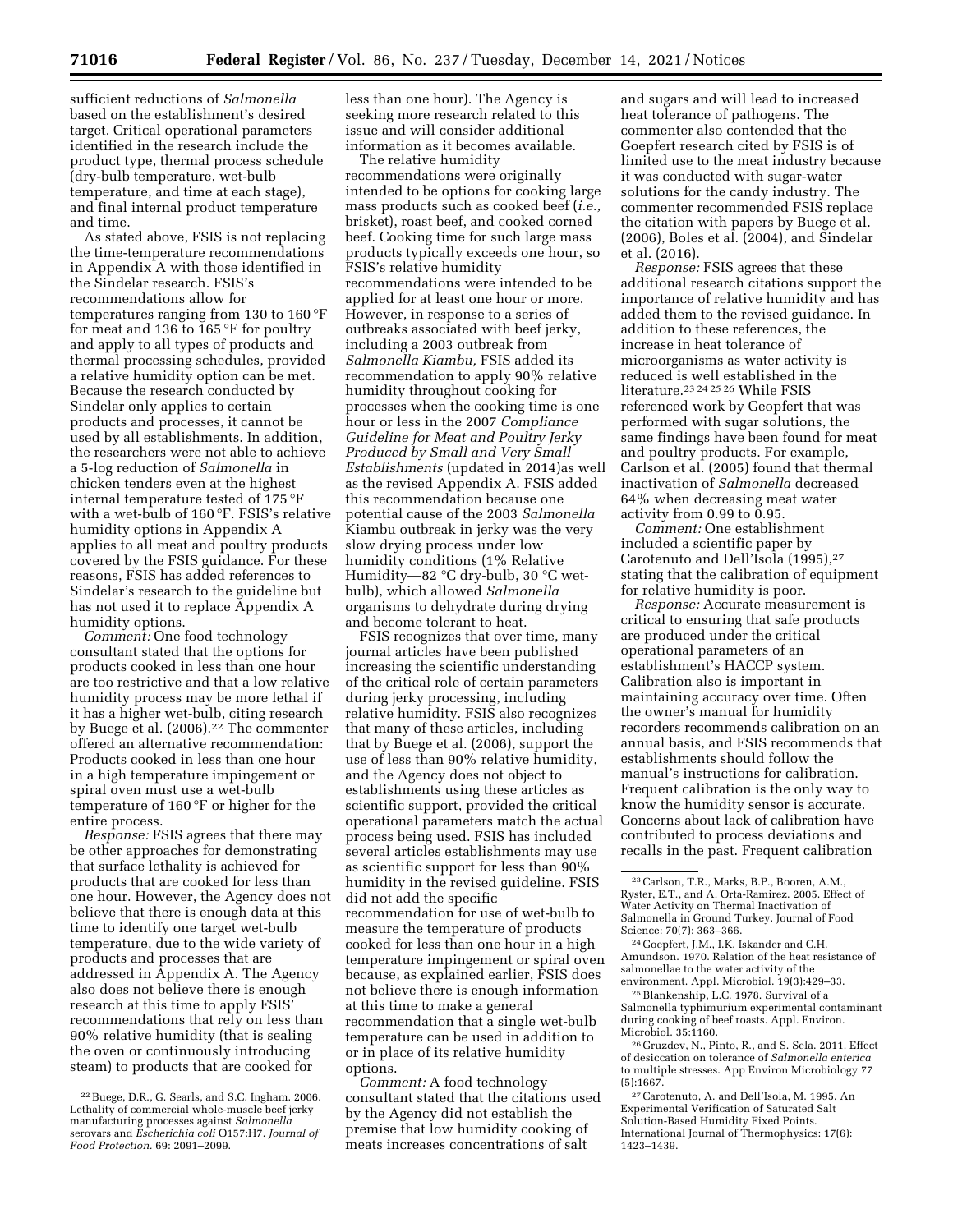and following equipment manufacturer instructions should address any concerns about inadequate calibration of equipment for relative humidity.

# **Appendix B Comments**

# *Stabilization Performance Standards and Recommendations*

*Comment:* Two industry groups contended that parts of the guideline were inconsistent, because the Agency stated in some sections that ''no growth'' of *Clostridium botulinum* is acceptable, while other sections state that "net growth  $\leq 0.30$ " is acceptable. The commenters requested that this aspect of the guideline be clarified.

*Response:* The performance standard requirement is that there can be no multiplication of toxigenic microorganisms, such as *Clostridium botulinum* (9 CFR 318.17(2), 9 CFR 318.23(b)(3)(ii)(c), 9 CFR 381.150(a)(2), 9 CFR 318.23(C)(1), and 9 CFR 381.150(b)). However, FSIS realizes that existing predictive models, such as the ARS *C. botulinum* in beef broth model, do not predict no (zero) growth. As a practical way to evaluate cooling deviations, the Agency has regarded a predicted growth of no more than 0.3 logs (an approximate doubling, or one generation) as an indication that there has been no growth. FSIS has clarified this in the guidance.

#### *Cooling Options*

#### *Option 1*

*Comment:* Thirteen comments from producers, industry groups, a consultant, and an academic stated that validation options for partially-cooked products have unnecessarily been narrowed in Option 1. One commenter expressed concern with the recommendation that the come-up-time be limited to one hour or less, as the come-up-time is longer for partiallycooked smoked sausages. Two commenters asked for clarification for what constitutes ''small diameter'' for the purposes of following Option 1 and asked for the definition of ''come-uptime.''

*Response:* Option 1 was always intended to be the only option for partially-cooked products, but this was not clear in the 1999 version. Therefore, the Agency made this clarification in the 2021 version. When Option 1 was developed, it was primarily for partially-cooked products, such as patties and poultry breakfast strips, which have a short come-up-time of one-hour or less. As establishments used the option for other types of partially-cooked products, the Agency determined that additional clarification

was needed. In the 2021 version, the Agency has clarified that the come-uptime should be limited to temperatures between 50 to 130 °F, to better define the recommendation. FSIS has also removed the mention of ''small diameter,'' since that is not a critical operational parameter that effects growth of spore-formers. In addition, FSIS has added an option that allows up to three hours come-up-time between 50 to 130 °F for products that contain at least 150 ppm nitrite and at least two percent salt. This addition provides more time for partially-cooked smoked sausages. This option was designed using industry input provided through askFSIS. The Agency believes that this option will provide support for many partially-cooked smoked sausage processes. Finally, the Agency has provided additional information about research by Taormina and Bartholomew (2005) 28 that supports a longer cooling time for partially-cooked smoked bacon.

#### *Option 2*

*Comment:* A producer and two industry groups requested that FSIS clarify why the recommendation in Option 2 to cool from 120 to 80 °F in one hour or less does not have to be monitored as part of a critical limit. The commenters cited a publicly posted askFSIS Knowledge Article (''Public Q&A''), that is no longer on FSIS's website, as support for this request. Comments from two large producers, a university, a small producer, and a food safety consultant stated that the recommendation to cool products from 120 to 80 °F in one hour or less is too restrictive, too hard to meet for largediameter products, and would require new equipment for the product to cool fast enough.

*Response:* FSIS incorporated the language that had been in the askFSIS Knowledge Article (''Public Q&A'') into the guideline. The language had been in a note in the 2017 version. To make the information clearer, FSIS has moved the text in front of the table along with other text that explains how to use FSIS Cooling Options. The language states, ''Establishments are not required to demonstrate that every lot of product is chilled between 120 °F and 80 °F within one hour, if data has been gathered during initial validation and as part of ongoing verification to support the critical operational parameters can be met.'' This language makes clear that establishments do not have to monitor

these temperatures as a critical limit. FSIS recognizes that cooling large products from 120 to 80 °F in one hour or less can be challenging.

FSIS has added four new options to the 2021 revision to allow for more time cooling from 120 to 80 °F. Two of the four cooling options consider the pH levels of products to allow even more time between 120 to 80 °F. These options are all supported by two pathogen modeling programs validated for estimating the growth of *Clostridium perfringens:* (1) The ComBase *Perfringens* Predictor and the Smith-Schaffner Model; and (2) the ARS *C. botulinum* cooling model. FSIS has also identified a scientific gap for establishments producing large mass non-intact products greater than 4.5 inches in size or greater than 8 pounds that are unable to cool the products between 120 to 80 °F in one hour or less. For these products, establishments can continue to follow the critical operational parameters FSIS has incorporated from the older guidance into the 2021 versions (cooling occurs from 120 to 55 °F in 6 hours or less and chilling is continuous to 40 °F) until additional research is complete.

*Comment:* A large producer questioned the use of the article by Ohye and Scott (1957) 29 as support for Option 2, because type E *C. botulinum,*  which is a psychotroph and prefers low temperatures for growth, is not a microorganism of concern in meat; and is not a surrogate for *C. perfringens.* The producer also questioned whether the research supported the guidance because it was not conducted on meat.

*Response:* Option 2 of FSIS Appendix B originated from former regulatory requirements promulgated in the 1983 Final Rule, ''Production Requirements for Cooked Beef, Roast Beef, and Cooked Corned Beef'' (48 FR 24314, June 1, 1983). At that time, the primary hazard of concern identified by the Agency was *C. botulinum.* For this reason, research by Ohye and Scott (1957) was used as the scientific basis of the original recommendation to cool product from 120 to 55 °F in six hours. However, when Appendix B was developed in 1999, the Agency became more aware of the importance of also considering *C. perfringens* growth. Using available research at the time and expert opinion, FSIS added the recommendation that establishments consider the cooling time between 120 to 80 °F, since *C. perfringens* grows faster than C. botulinum. The 1999 guidance was

<sup>28</sup>Taormina, P.J., and Bartholomew, G.W. 2005. Validation of Bacon Processing Conditions to Verify Control of *Clostridium perfringens* and *Staphylococcus aureus.* Journal of Food Protection. 68(9): 1831–1839.

<sup>29</sup>Ohye, D.F. and Scott, W.J. 1957. Studies in the physiology of *Clostridium botulinum* type E. Aust. L. Biol. Sci. 10:85–94.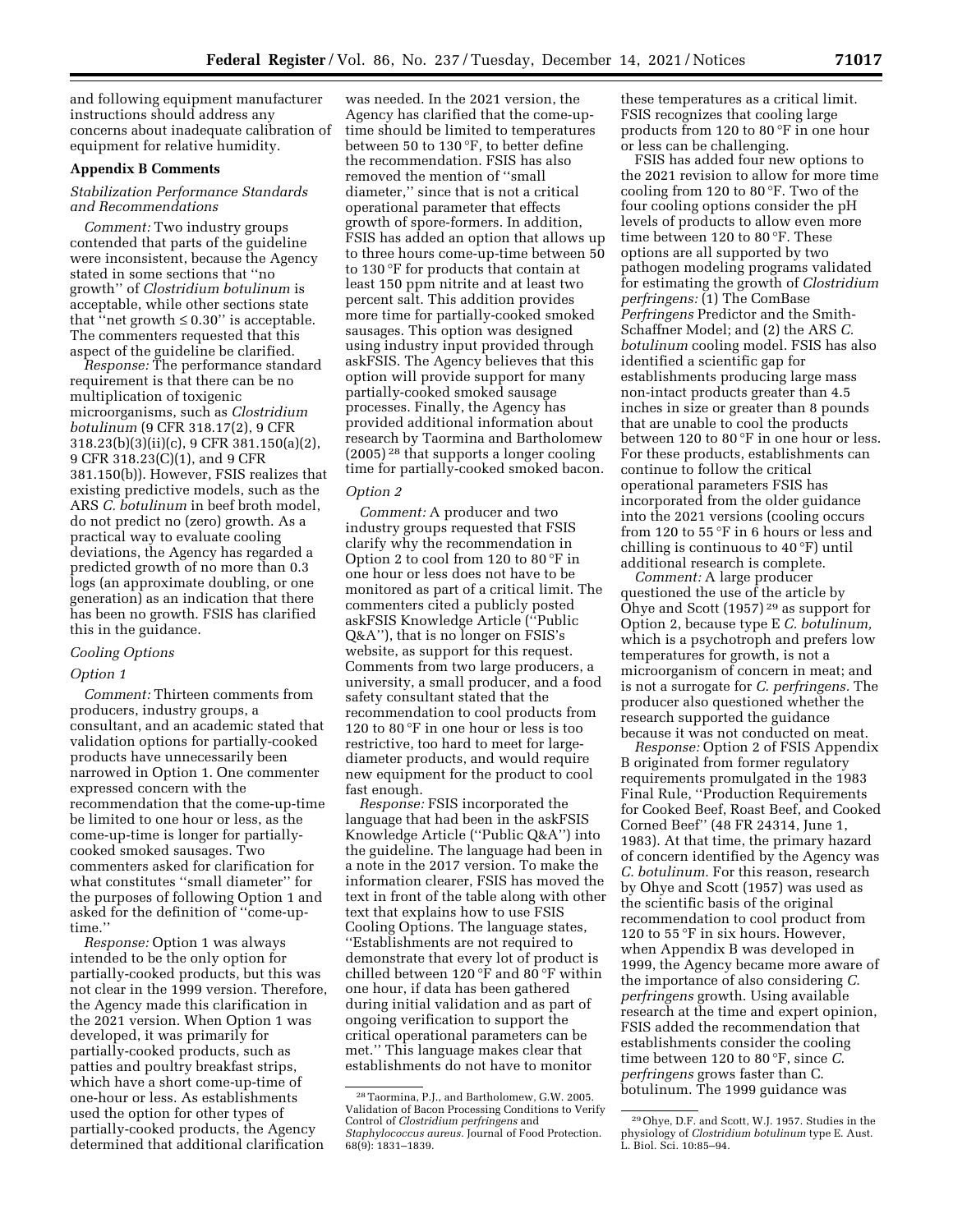vague in terms of a recommended timeframe, so FSIS added a more specific time-frame recommendation to the 2017 revision. The recommendation in the 2017 version of Appendix B has been carried over into the 2021 version and confirmed using the following upto-date pathogen modeling programs: The ComBase *Perfringens* Predictor and the Smith-Schaffner Model to confirm predicted C. *Perfringens* outgrowth; and the ARS *C. botulinum* cooling model to confirm predicted C. *botulinum*  outgrowth. FSIS has added these additional modeling references to the 2021 version.

*Comment:* A small producer recommended that the first part of Option 2 (cooling from 120 to 80 °F in one hour or less) be based on surface temperature instead of the internal temperature of the product. Additionally, another small establishment requested that the recommendation under Option 4 to cool a cured product's internal temperature from 120 to 80 °F in two hours or less be applied to surface temperature. The commenters argued that these recommendations would be consistent with the original recommendation in FSIS Directive 7110.3 (cancelled by FSIS Directive 7111.1) for slow cooling for some cured products (now Option 4), which allowed for monitoring of the surface temperature for the first stage of cooling (cooling from 120 to 80 °F in two hours or less).

*Response:* FSIS agrees that for intact products, it is possible to monitor the surface temperature of a product to demonstrate that the critical operational parameters of Appendix B are met. It would not be appropriate to use this approach for non-intact products, since pathogens may be internalized and it is important to control the internal temperature, as well as the surface temperature. In response to comments, FSIS has removed the recommendation to monitor the time between 120 to 80 °F from Option 4. The original recommendation in FSIS Directive 7110.3 cancelled by FSIS Directive 7111.1) contained an option to control the product's surface temperature so that it would not stay between 120 to 80 °F for more than two hours or to cause ''a continuous drop in product temperature.'' However, FSIS has determined that the original recommendation was made based on controlling *S. aureus* growth, assuming *S. aureus* presence is due to postprocessing contamination and the potential for growth at the surface. After further review, FSIS does not recommend that establishments consider *S. aureus* as a hazard during

cooling, provided they maintain sanitary conditions after cooking. Therefore, as stated above, FSIS is removing the recommendation that product be cooled from 120 to 80 °F in two hours. Establishments may continue to follow this option if the product is continuously cooled, without the need to demonstrate any timeframe for cooling between 120 to 80 °F. FSIS expects that establishments previously following the recommendation from FSIS Directive 7110.3 (cancelled by FSIS Directive 7111.1) to control the product's surface temperature should be able to meet this part of the recommendation instead.

# *Option 3*

*Comment:* An individual provided an article by Taormina and Bartholomew (2005) and stated that the article provided support for Option 3 to be used for not-ready-to-eat products.

*Response:* The research by Taormina and Bartholomew (2005) provides validated parameters for cooking and cooling partially heat-treated bacon. However, the research does not provide sufficient support for using Option 3 for all not-ready-to-eat partially heat-treated products. This is because the Taormina research included other critical operational parameters that may have limited growth of *S. aureus* and *C. perfringens,* such as smoke, which are not currently part of FSIS's Option 3. Establishments are not required to use FSIS guidance as scientific support. The article by Taormina and Bartholomew (2005) may be used to support the cooking and cooling of partially heattreated bacon, provided the establishment follows the critical operational parameters or maintains support to justify any differences in parameters. Specifically, the Taormina and Bartholomew research supported that bacon smoked with liquid smoke could be heated to 120 °F with a sixhour heating come-up-time and safely cooled from 120 to 80 °F in five hours and 80 to 45 °F in 10 hours (15 hours total cooling time), without presenting a food safety hazard from either *C. perfringens* or *S. aureus.* Other critical operational parameters of this study include the following product composition factors: ≥1.6% salt concentration and ≥2.9% brine concentration. In addition, the brine injected into the bacon contained 0.5% sodium phosphate, 547 ppm sodium erythorbate, and 120 ppm sodium nitrite (based on email correspondence with Dr. Taormina). Although the research was performed with liquid smoke, Dr. Taormina stated that the study also represented natural smoking because

the phenolic fraction of smoked bacon derived from liquid smoke is similar to that of traditionally smoked bacon. Therefore, at this time, as indicated in Table 15, Time and Temperature Parameters Reported in the Literature for Stabilization Processes of the guidance, establishments may follow the validated cooling parameters from Taormina and Bartholomew's research for bacon that is naturally smoked. FSIS added a reference to this research to the guidance.

In addition to including this reference, the Agency has also clarified that establishments producing products that have been fully cooked but that they have reclassified into a NRTE HACCP category and labeled accordingly, may follow Option 3. FSIS believes this clarification may allow for the use of this option by establishments that may have previously interpreted the recommendation that the option applied to fully cooked products to mean that it could not be applied to fully cooked products that are labeled as NRTE.

# *Use of Natural Sources of Nitrite and Ascorbate*

*Comment:* A food safety specialist, an industry group, a large producer, and a small producer stated there is continued confusion over use of natural sources of nitrite. Three industry groups, a small producer and an individual consumer recommended that FSIS clarify, in Appendix B, that both purified and natural sources of sodium erythorbate or ascorbate (*e.g.,* cherry powder) are acceptable to use within Option 3. They also recommended that FSIS clarify that any natural source containing at least 100 ppm of in-going nitrite may be used to replace celery powder. FSIS also received several questions through askFSIS asking if establishments can use natural sources of nitrite along with synthetic sources of ascorbate or erythorbate.

*Response:* After the 2017 version of the guideline published, the Agency issued three Knowledge Articles (''Public Q&As'') (Part 1 of 3: Use of Celery Powder and Other Natural Sources of Nitrite as Curing Agents, Antimicrobials or Flavorings; Part 2 of 3: Revised Appendix B: Stabilization Option 3 for Products Containing Natural Sources of Nitrite and Natural Sources of Ascorbate or Ascorbic Acid, Part 3 of 3: Formulating Products Containing Natural Sources of Nitrite and Natural Sources of Ascorbate When Using Revised Appendix B: Stabilization Option 3) intended to provide clarification around the use of natural sources of nitrite and ascorbate,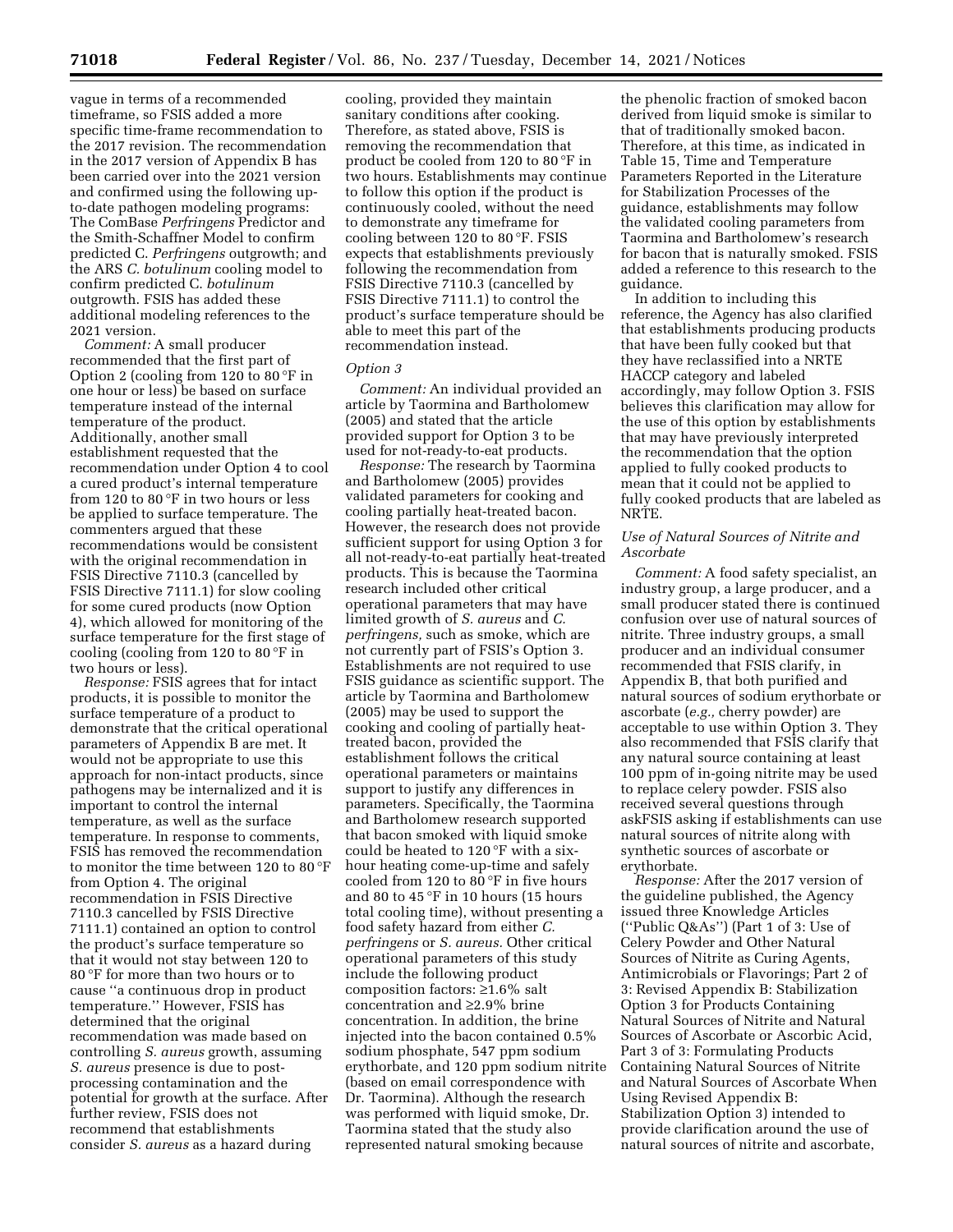including labeling of products that contain these ingredients, and this information has been incorporated into the 2021 version. As part of these updates, FSIS revised FSIS Directive 7120.1 ''Safe and Suitable Ingredients Used in the Production of Meat, Poultry, and Egg Products'' to include any combination of a natural source of nitrite and a natural source of ascorbate, provided they are used following the minimum and maximum amounts listed in the Directive. In the Knowledge Articles (''Public Q&As'', Directive 7120.1, and the updated guidance, FSIS states that it is not appropriate to use natural sources of nitrite with purified or synthetic sources of erythorbate, as 9 CFR 424.21(c) requires that curing accelerators be used with curing agents.

*Comment:* FSIS received many questions through askFSIS from establishments as to whether using a natural source of nitrite makes a product ''cured.'' FSIS has also received questions asking whether establishments can select the ''cured'' option, when using the ComBase *Perfringens* Predictor, if natural sources of nitrite and ascorbate are used as antimicrobials.

*Response:* Adding natural sources of nitrite and ascorbate does not make a product ''cured.'' However, if the ingredients are used at the minimum levels recommended to be considered antimicrobials, establishments may be able to follow the cooling recommendations in FSIS's Option 3, originally designed for ''cured'' products, and may treat products as ''cured'' for pathogen modeling purposes (*i.e.,* by selecting the ''cured meat'' option) as explained in the revised Appendix B. Cultured celery powder and other natural sources of nitrite are approved for use as antimicrobials and flavorings. Neither celery powder (whether in a form containing pre-converted nitrite or when used with a nitrate-reducing bacterial culture) nor other natural sources of nitrite are approved for use in 9 CFR 424.21(c) as curing agents. As with natural sources of nitrite, natural sources of ascorbate (*e.g.,* cherry powder) are approved for use as antimicrobials, but not approved as cure accelerators. Ingredients approved for use as curing agents and cure accelerators are listed in 9 CFR  $424.21(c)$ .

*Comment:* Two small producers, an individual consumer, a large producer, and an industry group contended that Letters of Guarantee (LOGs) provided by their suppliers are sufficient to support the amount of nitrite and ascorbate added from natural sources as necessary

to control for *C. botulinum* and *C. perfringens* and that a Certificate of Analysis (COA) for celery powder should not be needed.

*Response:* FSIS agrees it is possible for establishments to support that they have adequately addressed *C. botulinum*  and *C. perfringens* using natural sources of nitrite and ascorbate with a LOG, provided it supports the amount or concentration of nitrite and ascorbate in each lot. Establishments must be able to support the concentrations of nitrite from natural sources in their products (9  $CFR$  417.5(a)(1)) when using them as antimicrobials, but they do not necessarily need to have a COA. Establishments should be aware that the concentration of nitrite and ascorbate or ascorbic acid from natural sources may vary depending on the source.

As stated in the revised Appendix B, FSIS recommends that establishments use natural sources of nitrite containing pre-converted nitrite, because the quantity of nitrite in the sources is known. When using pre-converted nitrite, establishments may need to request information from their supplier regarding the nitrite level in each lot of product (*e.g.,* through a COA), or they may be able to rely on formulation information from their supplier if the concentration is standardized from lot to lot. If the concentration of nitrite from natural sources is not standardized with each lot and a COA is used, establishments should calculate the amount of the natural source needed to achieve the appropriate nitrite concentration from each lot, as it varies.

#### *Pathogen Modeling*

*Comment:* An individual stated that FSIS does not recognize ARS predictive models and recommended using models that are not from ARS. The commenter also recommended that research be sponsored to support models.

*Response:* ARS is the research arm of the U.S. Department of Agriculture. Not all of ARS' models have been validated. A validated cooling model is a predictive microbial model whose predictions have been found to agree with or be more conservative than actual observed results. For establishments to rely on pathogen models alone to support decisions in hazard analysis and product disposition, FSIS recommends the models be validated for the particular food of interest. For this reason, FSIS supports the use of the validated ARS models. FSIS does not support the use of models that have not been validated as sole support for decisions in hazard analysis and product disposition because the predictions of the model

have not been found to agree with or be more conservative than actual results. If a model has not been validated for a particular food of interest, then establishments need to provide additional supporting documentation to support the results from the model (*e.g.,*  sampling data or comparison with other model results) meet the requirements of 9 CFR 417.5(a)(1). Those models that have not been validated remain on the ARS website because they provide useful information to researchers such as initial estimates of growth or death of bacteria. FSIS has identified the ARS models that have been validated, such as the *C. perfringens* in the cooked uncured beef model, the *C. perfringens*  in cooked uncured pork model, and the *C. perfringens* in cooked uncured chicken model. FSIS recognizes these validated models for use in supporting decisions in the hazard analysis and product disposition. FSIS has identified one ARS model, the *C. perfringens* in beef broth model, that could not be validated and typically under-predicted the growth of *C. perfringens.* Since the model could not be validated and was being used by establishments as sole support, it has been removed from the ARS website. FSIS continues to work with ARS to further research that supports model development and has listed a research priority on its website to ''develop or refine cooking and cooling models.''

### *Appendix B Baseline*

*Comment:* A food safety consultant stated that cooked ready-to-eat meat and poultry products are not high-risk foods for *C. perfringens* illness. The commenter argued that the procedures used by industry to chill cookedproducts and the time-temperatures that ensure *C. perfringens* is controlled have been adequate. The commenter further mentioned that subsequent handling and preparation in homes, foodservice, and institutions have led to *C. perfringens* illness.

*Response:* FSIS agrees that most outbreaks associated with *C. perfringens*  have resulted from the handling of food served in restaurants, homes for the elderly, or at large gatherings because the products are held at room temperature for too long or cooled in large batches, increasing the time it takes for the entire batch of product to cool. Outbreaks from *C. perfringens*  associated with commercially produced meat and poultry products in the U.S. rarely occur likely because of good controls in the commercial setting that have been implemented in response to FSIS's requirements and guidance. As explained above, FSIS updated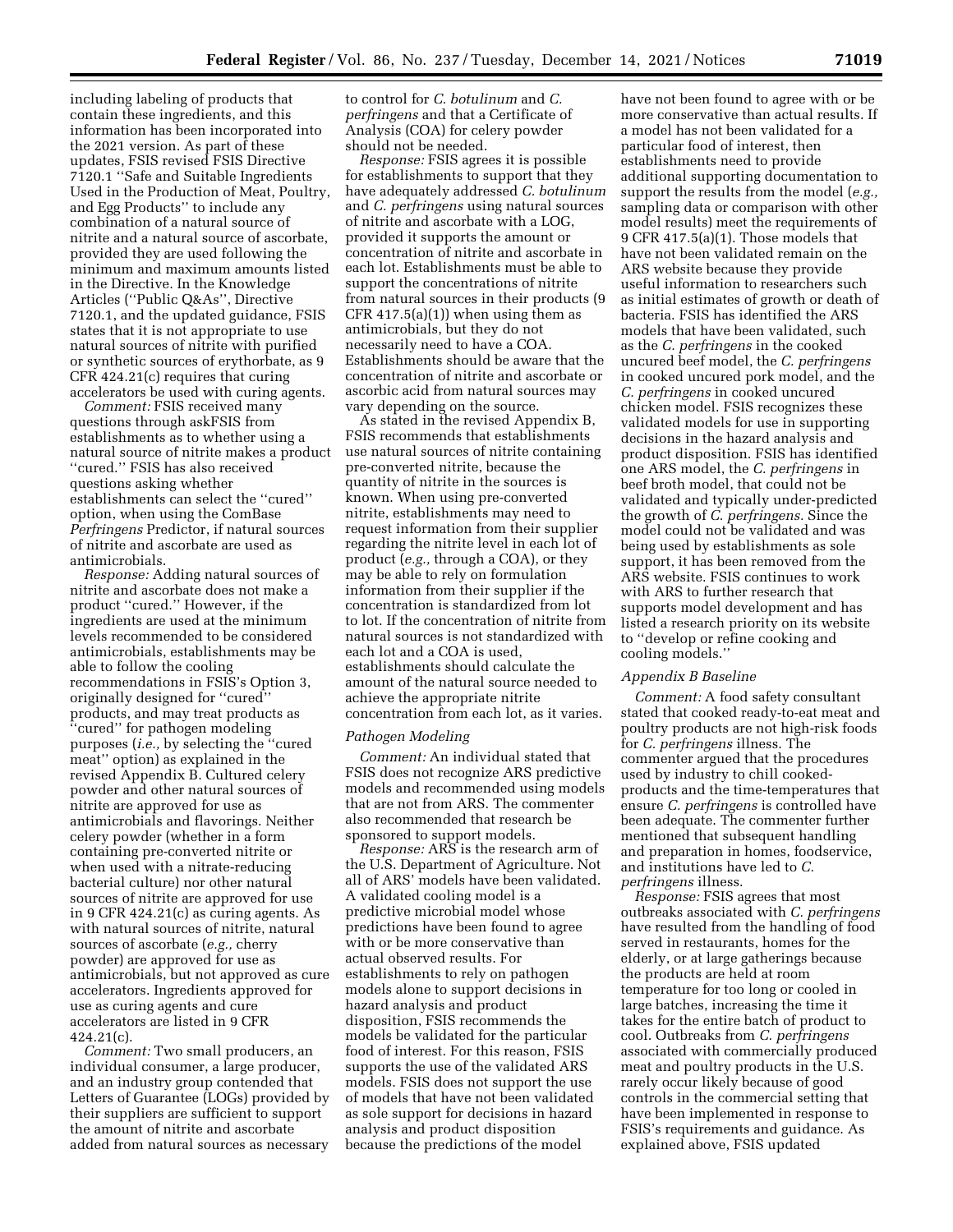Appendix B because the Agency determined some of the old guidance recommendations were vague, putting establishments at risk of producing unsafe product and at risk for recalls. Additionally, some elements of the guidance were misunderstood or overlooked, resulting in FSIS guidance being applied in ways that increased food safety risks to consumers and potential business risks of recalls.

*Comment:* A food safety consultant commented that the 2005 *C. perfringens*  Risk Assessment 30 indicated that data from Greenberg *et al.,* (1966) 31 could not be reliably used for quantitative modeling. The commenter, a co-author on the Greenberg *et al.,* (1996) article, stated that there was a typographical error in the paper on page 789 under ''Sample Preparation,'' stating that the meat suspensions were pasteurized at 60 °C for 15 minutes. According to the commenter, the temperature and time actually used throughout the survey was 60 °C for 50 minutes. The commenter provided documentation to support this statement was an error.

*Response:* FSIS appreciates the commenter sharing this information. Because the 2005 *C. perfringens* Risk Assessment was performed in response to comments received on a 2001 proposed rule that FSIS did not finalize (66 FR 12589, February 27, 2001), this comment is not relevant to this guidance. FSIS did not use the risk assessment to update the guidance. FSIS is not addressing comments on the risk assessment because it is outside the scope of the guidance.

*Comment:* The same food safety consultant also commented that the baseline studies FSIS used for its 1998 *Lethality and Stabilization Performance Standards for Certain Meat and Poultry Products: Technical Paper* were not designed for estimating the risk of *C. perfringens* illness. The commenter stated that in 1998, FSIS over-estimated the number of surviving spores in meat and poultry products after cooking to arrive at a worst case of 104 CFU/g of spores and did not consider the combined inhibitory effect of salt, nitrite, or other newer ingredients that are commonly used for pathogen control. The commenter also stated that this led to very conservative timetemperatures being recommended for cooling in the 1999 version of Appendix B (*i.e.,* no greater than a 1-log increase in *C. perfringens* as required by 9 CFR 817.17(a)(2), 318.23(b)(3)(ii)(c), and

381.150(a)(2)). The commenter further argued that FSIS does not have credible data on the number of *C. perfringens*  spores in raw meat or poultry and that the requirement that limits growth of *C. perfringens* to no greater than a 1-log increase during cooling is not valid. The commenter also stated that Kalinowski et al. (2003) questioned the need for the performance requirement of no more than 1-log growth of *C. perfringens* and suggested that a more appropriate upper limit for growth would be ''no greater than a 2-log increase or no greater than 500/g at the time of shipment.'' Additionally, the commenter argued that the 2017 revision of Appendix B continues to be based on the same assumptions and estimates developed in 1998 and that there is a great need for new data on the concentration of *C. perfringens* spores in commercial blends of meat and poultry before cooking or after cooling.

*Response:* FSIS relied on levels reported in Agency baseline studies and surveys of *C. perfringens* performance standards in the *Lethality and Stabilization Performance Standards for Certain Meat and Poultry Products: Technical Paper.* However, Agency cooling requirements in the former 9 CFR 318.17(h)(5) and (10) and the cooling recommendations in Directive 7110.3 issued in 1988 to industry (cancelled by FSIS Directive 7111.1) had the effect of limiting *C. perfringens*  growth to 1-log even before the 1999 regulation was promulgated. FSIS assumed that the baseline studies and surveys either would substantiate the regulatory performance standard of 1 log or would indicate a need to revise the standard. FSIS assumed that reported *C. perfringens* levels in raw product from the baselines were confirmed, rather than just presumptive, and thus validated the proposed growth limitation (no more than 1-log growth). Therefore, the Agency may have overestimated worst-case levels.

For this reason, FSIS has studied additional data to determine more precisely the pre- and post-processing *C. perfringens* levels in RTE products. The Agency tested ground beef samples for *C. perfringens* and found two out of 593 samples collected positive, with one colony at the detection limit of 3 cfu/ gram.32 Also, a survey by industry researchers indicates that, while *C. perfringens* levels in finished product occasionally exceed 100–140 cfu/gram,

levels higher than 500–1000 cfu/gram are rare, even after cooling deviations.33

In addition, Taormina et al. (2003) reported that that the percent of positive for spores was 5.3% and 16.7% for cured ground/emulsified meat product mixtures and uncured ground/ emulsified meat product mixtures, respectively. The average and maximum spore levels were 1.56 log CFU/g and 2.00 log CFU/g, respectively, for cured ground/emulsified meat product mixtures. The average and maximum spore levels were 1.75 log CFU/g and 2.11 log CFU/g, respectively, for uncured ground/emulsified meat product mixtures.

Notably, FSIS also has reviewed data from a large pork processing establishment in the Midwest showing that the *C. perfringens* spore counts were close to 1000 CFU/gram in raw sausage batter used to produce cooked sausages. In fact, 19 out of the 57 samples collected by the company resulted in *C. perfringens* spore counts ranging from 100 CFU/g to 760 CFU/g  $(2.88 \log CFU/g)$  for the raw sausage batter.34

FSIS continually assesses the state of scientific information and overall based on this analysis considers its recommendations to be based on the most up-to-date information. FSIS requests data from industry related to spore levels in raw formulated products. The Agency is also planning to conduct a market basket survey to assess levels of *C. perfringens* vegetative cells and spores in large mass ready-to-eat (RTE) meat and poultry products at retail. Although this study will not determine the *C. perfringens* counts in all RTE meat and poultry products, it is focusing on large mass, non-intact RTE products because industry feedback has indicated that establishments cannot meet current cooling requirements for these products. FSIS plans to use the results of the study to determine the potential public health issues associated with these products and to assess whether changes to its policies are needed.

Lastly, at the time the 1998 FSIS Technical Report (Lethality and Stabilization Performance Standards for Certain Meat and Poultry Products: Technical Paper) was made available,

<sup>30</sup>See: *[https://www.fsis.usda.gov/node/2011.](https://www.fsis.usda.gov/node/2011)*  31See: *[https://www.ncbi.nlm.nih.gov/pmc/](https://www.ncbi.nlm.nih.gov/pmc/articles/PMC1058416/pdf/applmicro00363-0093.pdf)  [articles/PMC1058416/pdf/applmicro00363-](https://www.ncbi.nlm.nih.gov/pmc/articles/PMC1058416/pdf/applmicro00363-0093.pdf)  [0093.pdf.](https://www.ncbi.nlm.nih.gov/pmc/articles/PMC1058416/pdf/applmicro00363-0093.pdf)* 

<sup>32</sup>Eblen, D., Cook, V., and Levine, P. (2004). Prevalence and levels of *Clostridium perfringens*  spores in raw ground beef from federally inspected establishments. Abstract submitted to the International Association for Food Protection, 2004—91st Annual Meeting, August 8–11, 2004.

<sup>33</sup> Kalinowski, R.M.; Tompkin, R.B.; Bodnaruk, P.W.; Pruett, W.P. 2003. Impact of cooking, cooling, and subsequent refrigeration on the growth or survival of *Clostridium perfringens* in cooked meat and poultry products. Journal of Food Protection 66. Pp. 1227–1232.

<sup>34</sup>Taormina, P.J., Bartholomew, G.W., Dorsa, W.J. 2003. Incidence of Clostridium perfringens in Commercially Produced Cured Raw Meat Product Mixtures and Behavior in Cooked Products during Chilling and Refrigerated Storage. Journal of Food Protection: January 2003, Vol. 66, No. 1, pp. 72–81.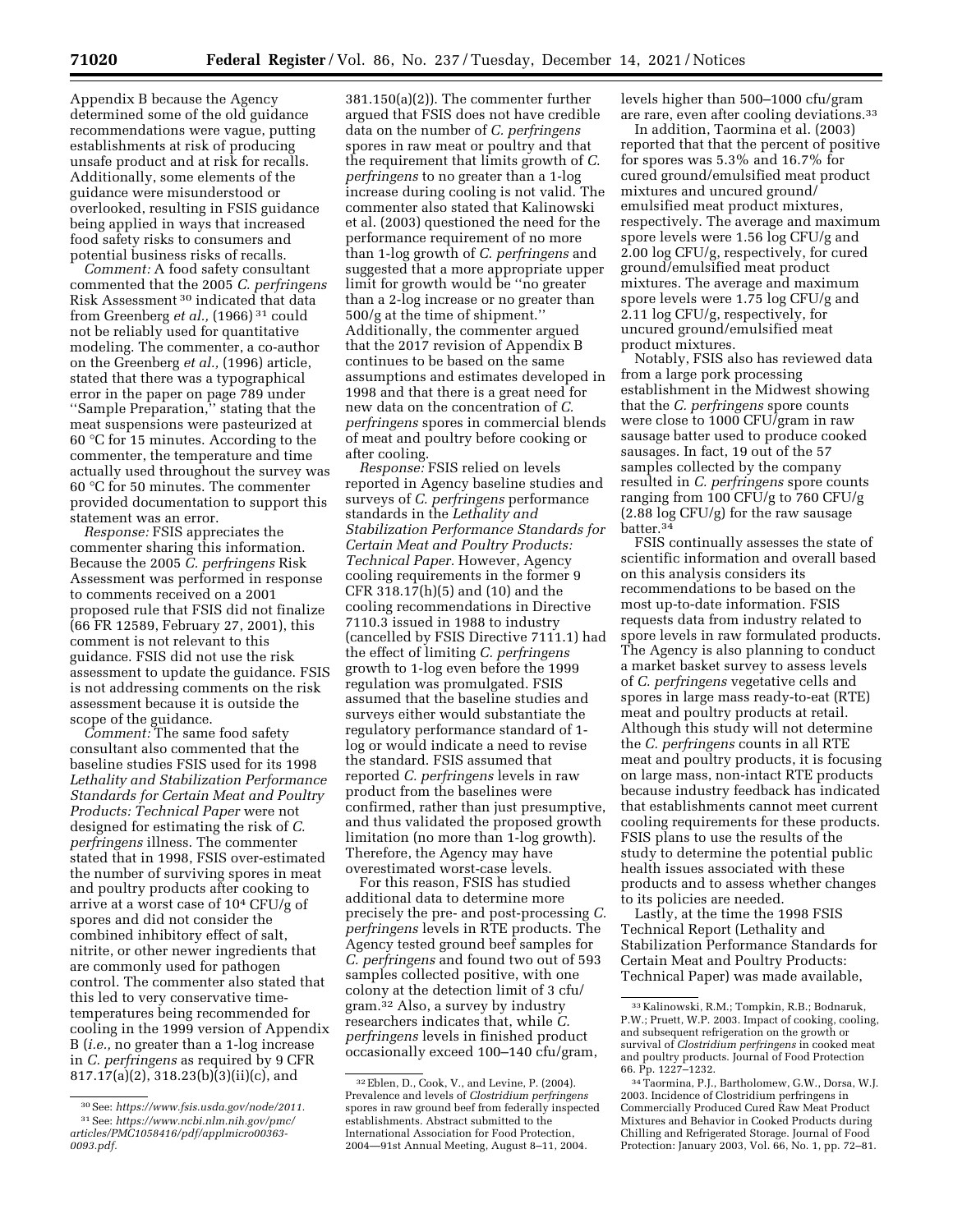FSIS determined 1-log growth of *C. perfringens* would provide an acceptable level of protection when considering worst-case levels of 4-logs CFU/g and building in a 1-log safety margin to ensure under worst-case levels would be below that which can cause human illness (*i.e.,* 6-logs CFU/ gram or higher). FSIS agrees that the worst-case of 4-logs CFU/g of spores used in the Technical Paper may have been over-estimated because of the methodological flaws of the baseline, discussed above. However, also discussed above, FSIS has reviewed newer data such as that from a large pork processing establishment in the Midwest showing that the *C. perfringens*  spore counts were close to 3-logs CFU/ g). Therefore, the Agency now considers 3-logs CFU/g *C. perfringens* in product a worst-case estimate. In addition, in 2010, the National Advisory Committee on Microbiological Criteria for Foods (NACMCF) recommended building in a 2-log margin of safety to performance standards as opposed to the 1-log used in the Technical Paper.35 Therefore, FSIS still considers allowing up to 1-log of *C. perfringens* in product to be an acceptable level of protection when considering worst-case spore counts of 3-log and a 2-log safety margin.

FSIS acknowledges the Technical Paper did not consider the effect of salt and nitrite on the germination of *C. perfringens* spores. However, FSIS cooling options do allow for slower cooling times when at least 100 ppm nitrite and at least 250 ppm erythorbate/ ascorbate are added. By following FSIS recommendations, establishments would meet regulatory performance standards. Based on industry feedback, FSIS understands that establishments have historically been able to meet the time-temperature recommendations for cured ready-to-eat products. Finally, FSIS agrees that there is a need for data related to spore levels in raw formulated products and again asks industry to provide any available data.

# *Other Appendix B Issues*

*Comment:* A large producer stated that the lower temperature limit for growth of *C. perfringens* is 53.6 °F, according to Solberg and Elkind (1970),36 while FSIS guidance states it is 43 °F. The commenter also supported this statement with a reference to

research by Kalinowski et al. (2003) that demonstrated cold storage reduces *C. perfringens.*37

*Response:* FSIS disagrees that the research by Solberg & Elkind (1970) supports a lower temperature limit of 53.6 °F for the growth for *C. perfringens.*  Solberg and Elkind (1970) found that *C. perfringens* vegetative cells in frankfurters increased by 3-logs in 5 days when held at 53.6 °F, supporting that growth can occur at this temperature. The research found it was not until product was held at 50 °F that growth was restricted. FSIS does recognize that there is a range of growth limits of *C. perfringens* reported in the literature, depending on experimental conditions, such as strain(s) used, nutrient availability, pH, and growth medium (Labbe, 1989).38 However, FSIS has reviewed the literature and determined that the most up-to-date research supports a minimum temperature of 50 °F to limit growth, as opposed to 43 °F that was included in the 2017 guideline. Therefore, FSIS has updated the lower growth limit temperature to 50 °F in the revision. This value is consistent with the research by Solberg and Elkind (1970). FSIS also recognizes the growth rate of *C. perfringens* decreases and slows down below 55 °F, but growth is not completely limited.

Regarding cold storage reducing *C. perfringens,* FSIS is aware of the research by Kalinowski et al., (2003). However, the reduction discussed in the research may be highly variable, product specific, and depend upon unstable or changing effects due to temperature and time.

*Comment:* A food safety consultant mentioned that FSIS had not established science-based upper and lower temperature limits for pathogen growth and consistently incorporated the values into their cooling options. The commenter noted that the minimum temperature at which growth of *C. perfringens* has been reported to multiply is 53.6 °F (ICMSF, 1996). Yet, the guidance from FSIS is to chill to 55 °F, 45 °F, or 40 °F. The commenter also stated that the minimum temperature for growth of the proteolytic strains of *C. botulinum*  associated with meat in the USA is 50 °F

(ICMSF, 1996). The commenter stated that the lower critical limit for cooling should be 53.6  $\mathrm{F}$  (54  $\mathrm{F}$ ) or 50  $\mathrm{F}$ .

*Response:* FSIS cooling options in the guidance are focused on ensuring cooling time to limit the optimum growth rate for *C. perfringens* and *C. botulinum* (*i.e.,* between 130 or 120 to 80 °F). As previously explained, FSIS has reviewed the literature and determined that the most up-to-date research supports a minimum growth limit of 50 °F. This value is consistent with the research by Solberg and Elkind (1970). FSIS also recognizes the growth rate of *C. perfringens* decreases and slows down below 55 °F, but growth is not completely limited. Therefore, the guidance recommends products continue to cool to 40 °F to ensure the growth of other pathogens, such as *Listeria monocytogenes,* is limited because FSIS guidance is intended to be comprehensive.

*Comment:* A small producer requested that FSIS clarify why using spore counts alone in cooked products is not appropriate, given how the guidance suggests using spore counts in raw products to support the option allowing 2-log growth of *C. perfringens.* 

*Response:* Although measuring *C. perfringens* spore counts is considered an appropriate method to quantify the initial levels of the *C. perfringens*  inoculum, the final measure of bacterial load should include a measure of both spore levels and vegetative cells. FSIS considers it important for public health to measure the vegetative cells in addition to the spore levels because during stabilization, *C. perfringens*  spores can germinate and grow into vegetative cells. Once vegetative cells reach a critical level and the contaminated food is consumed, the cells produce enough toxin in the intestines to cause illness. For this reason, FSIS recommends measuring spore counts as part of baseline testing to determine whether the initial levels of *C. perfringens* are low and then measuring both spore counts and vegetative cells after cooking and cooling to understand the public health risk of a product.

*Comment:* A food safety consultant commented that, on page five of the 2017 version, the mention of the European experience with *C. botulinum*  in home-prepared ham raises concerns. The commenter stated that there is a long history in Europe of human cases of botulism being caused by psychrotrophic strains of *C. botulinum*  in meat products. Such cases have not been documented in the U.S.

*Response:* There are six distinct Clostridia that produce botulinum toxin,

<sup>35</sup>National Advisory Committee on Microbiological Criteria for Foods. 2010. Parameters for Determining Inoculated Pack/Challenge Study Protocol. J. Food Prot. 73:140–20.

<sup>36</sup>Solberg, M., and Elkind, B. 1970. Effect of processing and storage conditions on the microflora of *Clostridium perfringens*-inoculated frankfurters. Journal of Food Science. 35: 1267–1269.

<sup>37</sup> Kalinowski, R.M., Tompkin, R.B., Bodnaruk, P.W., and Pruett, P.W. 2003. Impact of Cooking, Cooling, and Subsequent Refrigeration on the Growth or Survival of *Clostridium perfringens* in Cooked Meat and Poultry Products. Journal of Food Protection. 66(7): 1227–1232.

<sup>38</sup>Labbe, R. ''*Clostridium perfringens*''. Foodborne Bacterial Pathogens. Ed. Michael P. Doyle. New York: Marcel Dekker, Inc. 1989. 796 pages.